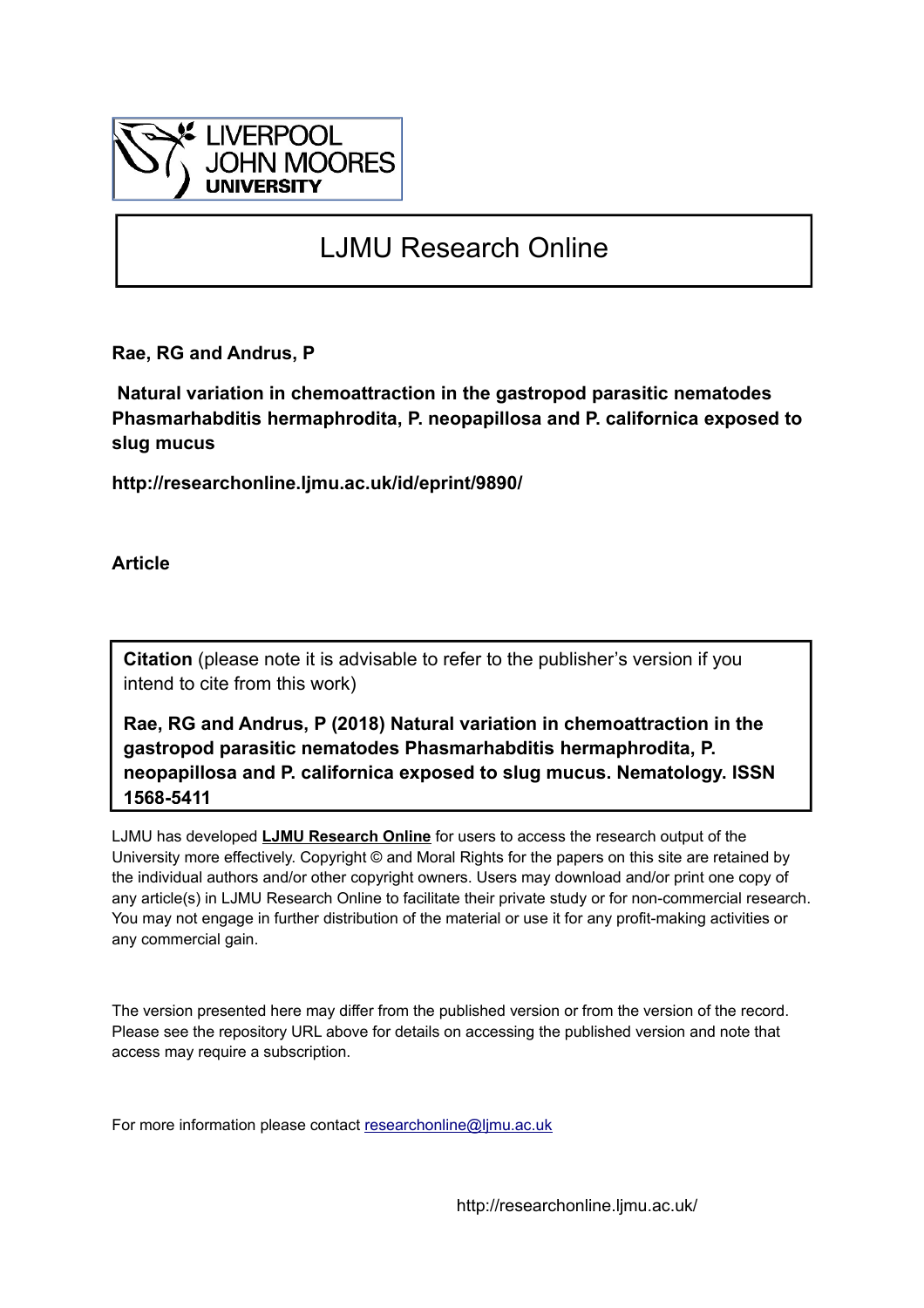| $\mathbf{1}$ |                                                                              |
|--------------|------------------------------------------------------------------------------|
| 2            | Natural variation in chemoattraction in the gastropod                        |
| 3            | parasitic nematodes Phasmarhabditis hermaphrodita,                           |
| 4            | <b>Phasmarhabditis neopapillosa and Phasmarhabditis</b>                      |
| 5            | <i>californica</i> exposed to slug mucus                                     |
| 6            |                                                                              |
| 7            | Andrus, P. and Rae, R.*                                                      |
| 8            |                                                                              |
| 9            | Liverpool John Moores University, School of Natural Sciences and Psychology, |
| 10           | Byrom Street, L33AF.                                                         |
| 11           |                                                                              |
| 12           | Tel: 01512312486                                                             |
| 13           | *E-mail: r.g.rae@ljmu.ac.uk                                                  |
| 14           | Running Head: Phasmarhabditis attraction to slug mucus                       |
| 15           |                                                                              |
| 16           |                                                                              |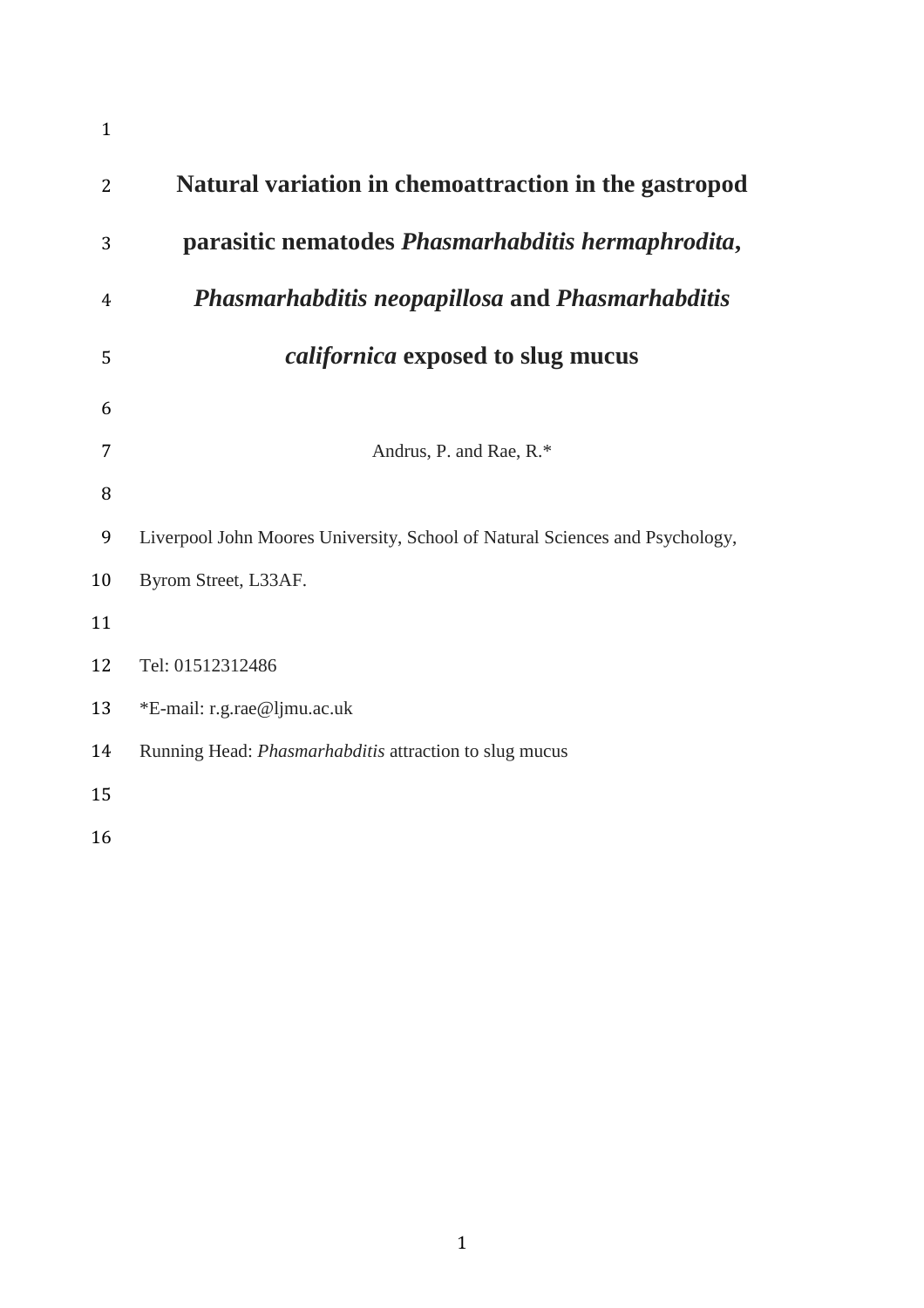#### **Abstract**

 *Phasmarhabditis hermaphrodita* is a lethal parasite of several slug species and has been formulated into a biological control agent for farmers and gardeners. *P. hermaphrodita* responds to slug faeces, mucus and volatile cues to find hosts in soil. However, these results have only focused on one strain of *P. hermaphrodita* (DMG0001). We exposed four strains of *P. hermaphrodita* (and DMG0001), three strains of *P. neopapillosa* and two strains of *P. californica* to mucus from seven common slug species. Furthermore, we investigated whether there was a relationship between chemoattraction and the numbers of offspring that were produced on each host species. Natural isolates of *P. hermaphrodita* differed in their preference of slug species whereas *P. neopapillosa* tended to prefer *Arion* sp. and strains of *P. californica* displayed striking differences in their responses. The reasons for positive chemoattraction to mucus were not due to higher numbers of offspring produced on these hosts. **Keywords**: *Phasmarhabditis*, behaviour, host finding, slugs 

- 
- 

- 
- 
-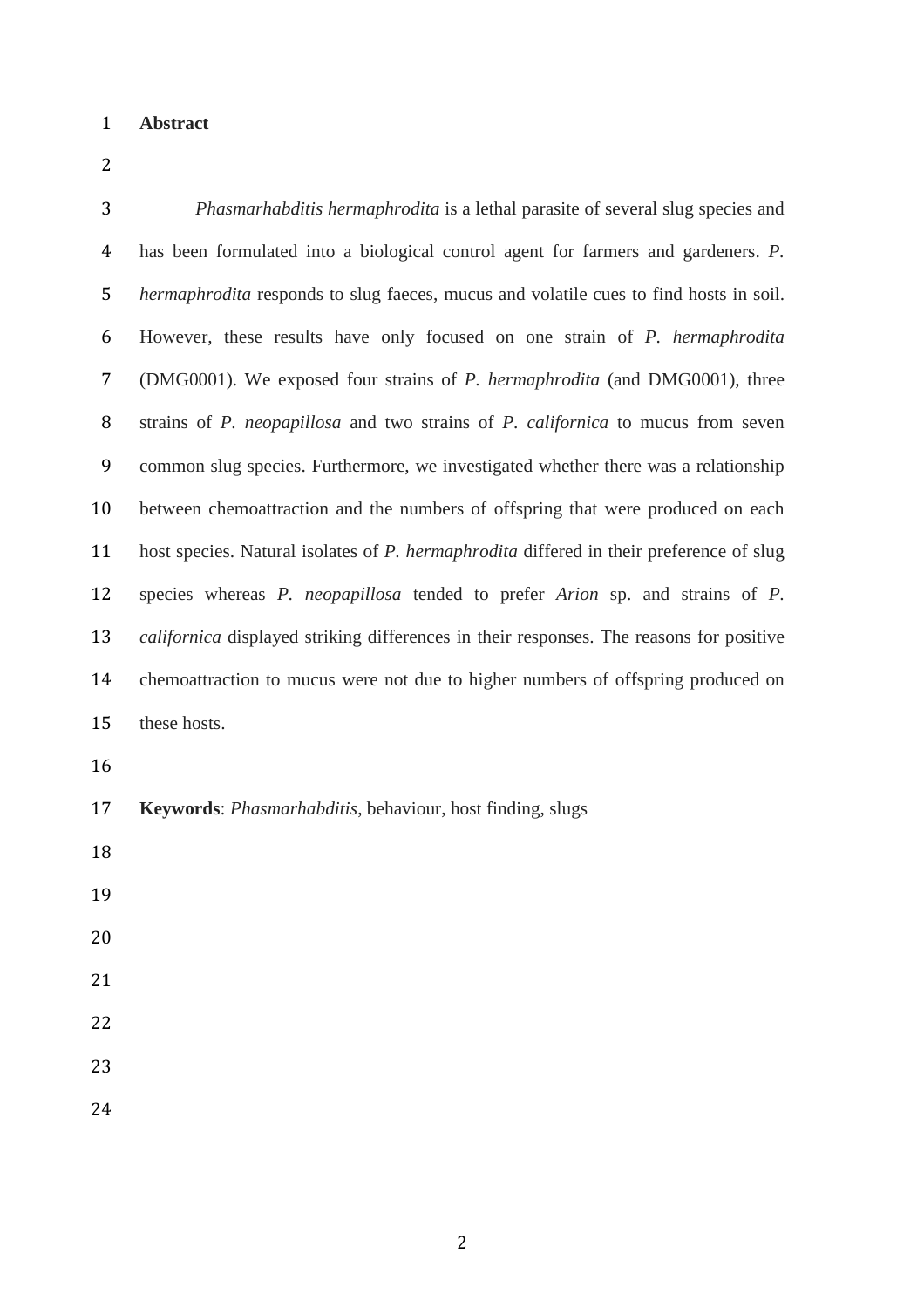Parasitic nematodes have evolved to recognise an array of cues to detect and infect hosts (Lee, 2002). For example, the human parasite *Strongyloides stercoralis* is attracted to human skin and sweat odorants of mammalians hosts (Castelletto et al., 2014). Entomopathogenic nematodes from the genera *Steinernema* and *Heterorhabditis*, which have a symbiotic relationship with the bacteria *Xenorhabdus* and *Photorhabdus* that they vector into insect hosts and kill then in 24-48 hours (Forst 7 et al., 1997) use host odorants, faeces and  $CO<sub>2</sub>$  to locate insects (Dillman et al., 2012). Free-living nematodes such as *Caenorhabditis elegans* that feed on bacteria respond to metabolites to find their food (Bargmann et al., 1993) and can even discriminate between pathogenic and non-pathogenic *Serratia marcescens* bacteria (Zhang et al., 2005). The scarab beetle associated nematode *Pristionchus pacificus* responds to insect pheromones to find hosts to latch onto (Hong et al., 2008a). The terrestrial gastropod parasitic nematode *Phasmarhabditis hermaphrodita* is a lethal parasite of several pestiferous slug species (Wilson et al., 1993) and has been formulated into a successful biological control agent by BASF Agricultural Specialities called Nemaslug® (Rae et al., 2007). In order to find slugs in soil *P. hermaphrodita* is attracted to slug mucus, faeces and volatile cues (Hapca et al., 2007a, Nermut et al., 2012, Rae et al., 2009, Rae et al., 2006, Small & Bradford, 2008). These experiments have not only been carried out on agar plates but in more realistic ecological conditions in soil and sand (Hapca et al., 2007b, Nermut et al., 2012). Once a slug has been found the nematodes enter through a pore at the back of the mantle and can kill the host in 4-21 days (Tan & Grewal, 2001, Wilson et al., 1993). *P. hermaphrodita* is strongly attracted to slugs such as *Arion subfuscus* but finds *Limax marginatus* and the snail *Cepaea hortensis* less attractive for reasons unknown (Rae et al., 2009). Previous research (Rae et al., 2009) investigated reasons for these differences in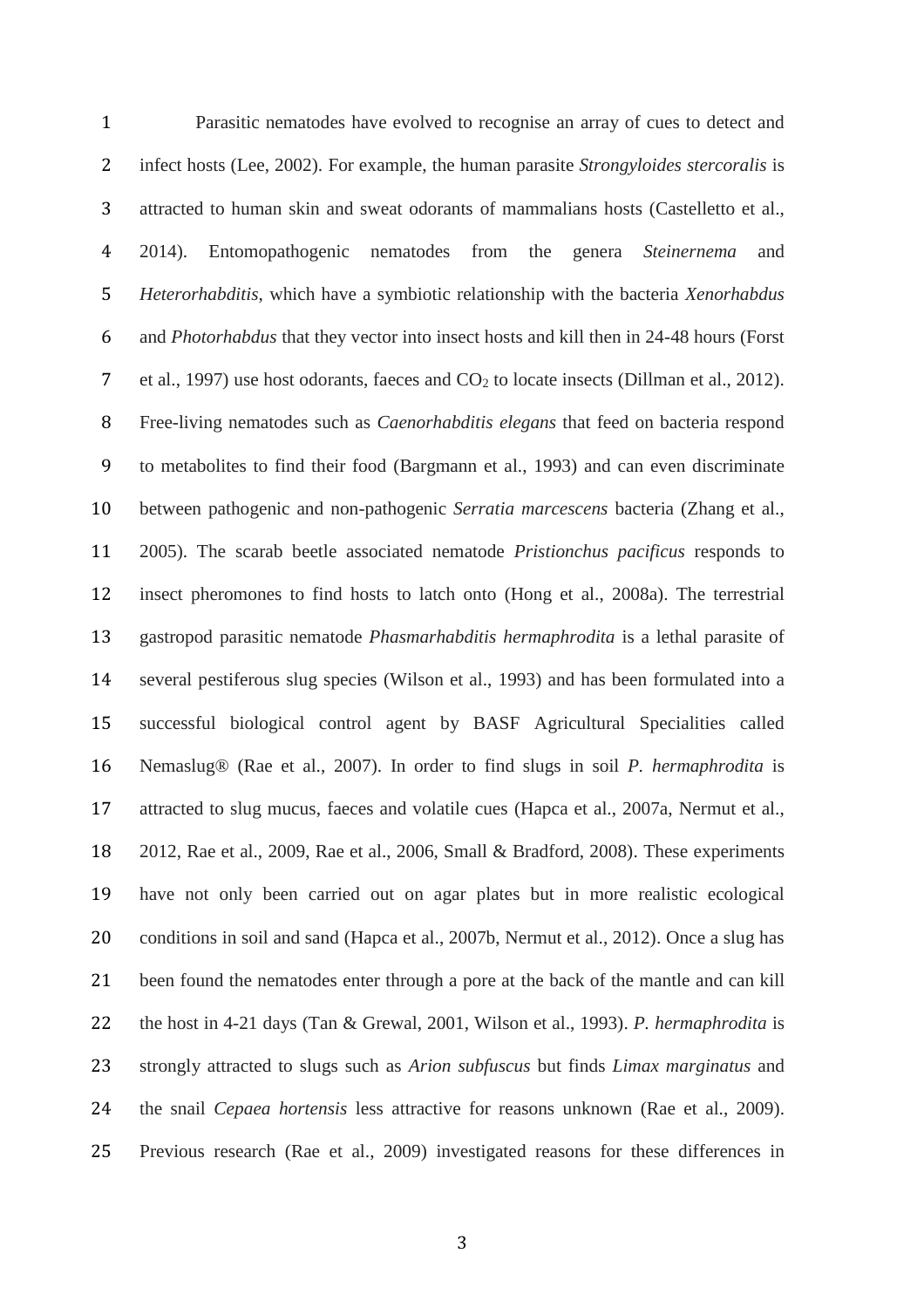attraction by focussing on examining whether more attractive slug species were better hosts for producing dauer juveniles. Only weak correlations were found and therefore the exact biological reason for these differences in chemoattraction remain unknown.

 Experiments examining how *P. hermaphrodita* responds to host cues (Hapca et al., 2007a, Nermut et al., 2012, Rae et al., 2009, Small & Bradford, 2008) have all focussed on using the commercial strain designated DMG0001 (Hooper et al., 1999), which has been in culture for over 20 years (Wilson et al., 1993). There is no information on how other strains of *P. hermaphrodita* or *Phasmarhabditis* species respond to slug mucus. There are 11 *Phasmarhabditis* species (Rae, 2017) that have been described, yet there are few experiments investigating their biology. Therefore, we sought to understand whether there was natural variation in chemotaxis towards slug mucus by utilising a collection of *Phasmarhabditis* species (*P. hermaphrodita, P. neopapillosa* and *P. californica*) that were collected from around the U.K. and are currently maintained in culture at Liverpool John Moores University (LJMU) (Andrus & Rae, 2018).

 Several studies investigating the chemotactic response using *P. hermaphrodita* have focused on studying exposure to mucus from single slug species (*Deroceras reticulatum*) (Hapca et al., 2007a, Hapca et al., 2007b, Rae et al., 2006) however, in nature slugs can be found in mixed populations in close contact with different species crowded together (Cook, 1981, South, 1992). These mixed populations contain individuals that often vary in infection levels of *Phasmarhabditis* nematodes (Andrus & Rae, 2018). How do *Phasmarhabditis* nematodes discriminate between mucus from different slug species in mixed populations? We decided to test this by exposing the nematodes to mucus from several slug species simultaneously. Furthermore, we also examined why these *P. hermaphrodita* strains and *Phasmarhabditis* species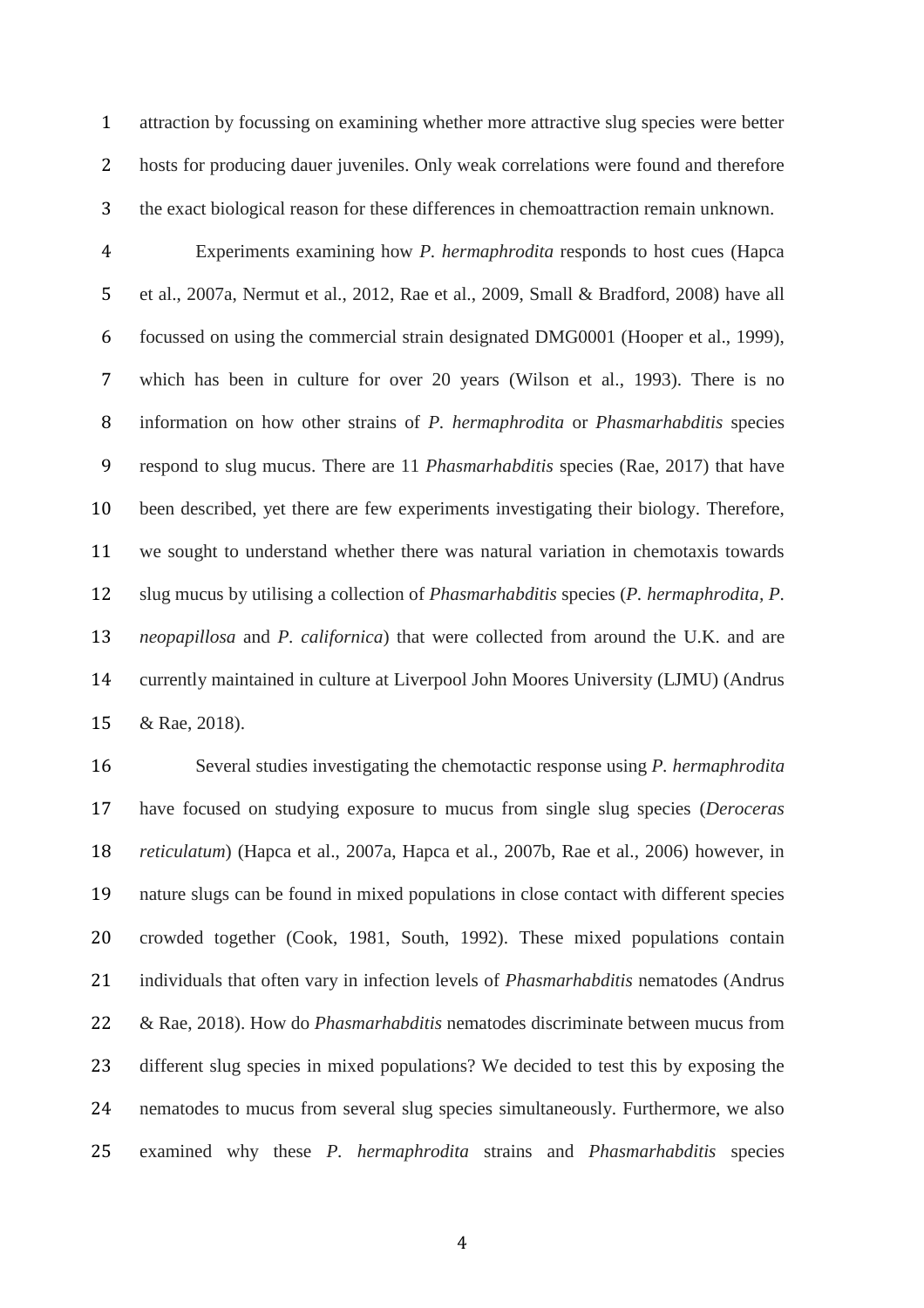responded differently to slug mucus by investigating whether greater numbers of offspring would be produced on the more attractive slug species. A previous study (Rae et al., 2009) investigated whether increased chemoattraction of *P. hermaphrodita* towards slugs was due to the higher number of dauer juveniles produced on attractive hosts but found no relationship, however we decided to understand whether the total number of offspring produced (rather than just number of dauers) could be the factor for attraction.

- 
- **Materials and methods**
- 

#### **Source of invertebrates**

 Slugs (*Deroceras invadens* (mean weight 0.21 ± 0.02 g)*, D. reticulatum*  (mean weight 0.26 ± 0.02 g)*, Arion ater* (mean weight 1.27 ± 0.14 g)*, A. hortensis* 15 (mean weight  $0.47 \pm 0.16$  g), *Lehmannia valentiana* (mean weight  $0.39 \pm 0.1$  g), *Limax flavus* (mean weight 3.05  $\pm$  0.35 g) and *Milax sowerbyi* (mean weight 1.56  $\pm$  0.08 g) were collected from greenhouses at LJMU and stored in non-airtight plastic boxes lined with moist paper and fed lettuce *ad libitum*. Mean weight of each slug species were used from Rae et al (2009) apart from *A. hortensis* and *L. valentiana* where 10 slugs were weighed. The commercial strain of *P. hermaphrodita* (DMG0001) was purchased from Becker Underwood-BASF Agricultural Specialities and stored at 15°C until use. Natural strains of *P. hermaphrodita* and species of *Phasmarhabditis* were collected previously (Andrus & Rae, 2018). *P. hermaphrodita* (DMG0002, DMG0007, DMG0009 and DMG0010), *P. neopapillosa* (DMG0012, DMG0015 and DMG0016) and *P. californica* (DMG0018 and DMG0019) were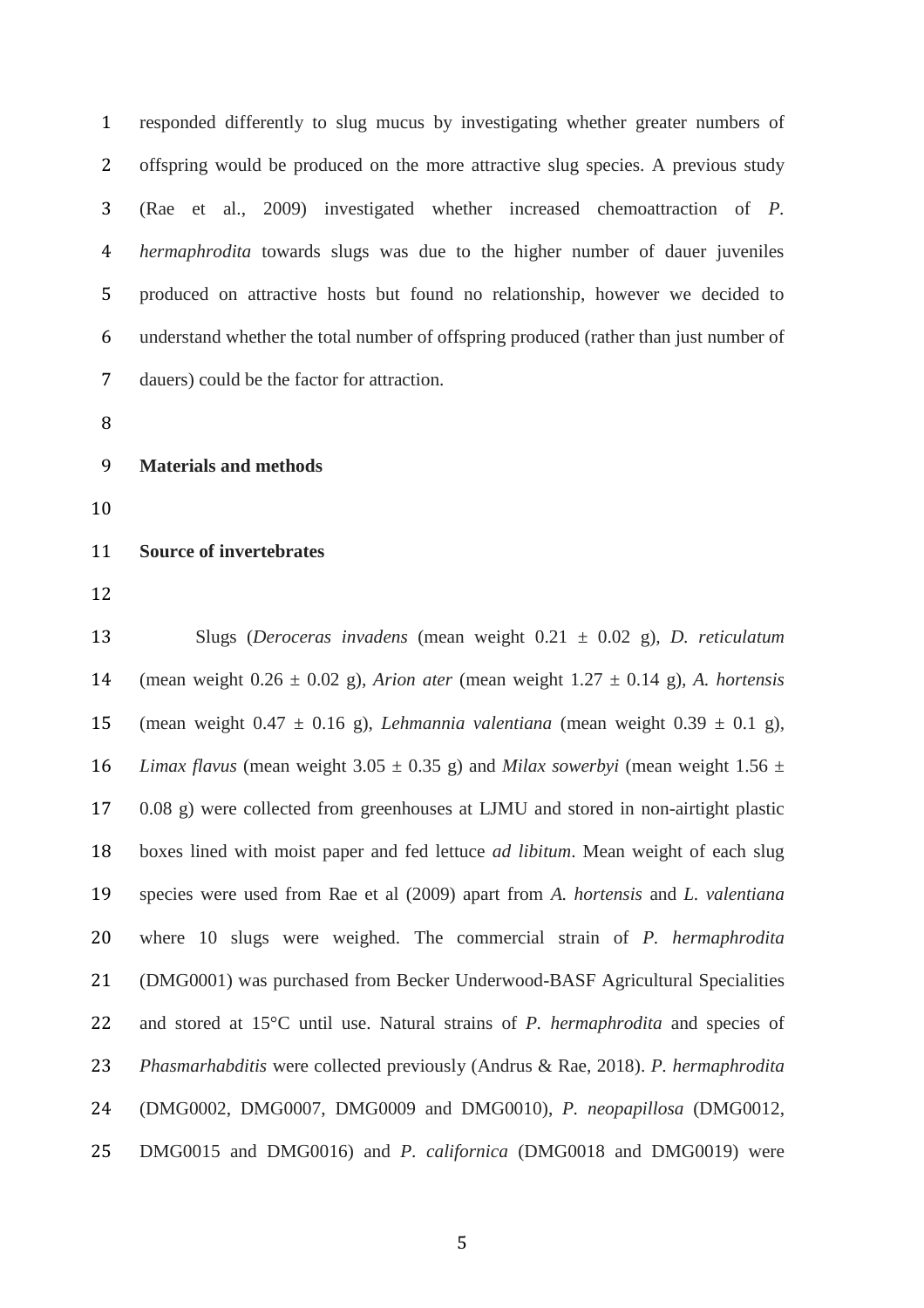grown on White traps with rotting cellar slug (*L. flavus*) for 21-28 days until they reached the dauer stage (White, 1927).

#### **Chemotaxis of** *Phasmarhabditis* **species towards slug mucus**

 In previous experiments investigating the attraction of *P. hermaphrodita* to slug associated cues a standard agar plate assay has been used (Hapca et al., 2007a, Rae et al., 2009, Rae et al., 2006), based on *C. elegans* assays for examining chemoattraction towards chemical odorants (Bargmann et al., 1993). This allows the chemotactic response of the nematodes to be quantified when exposed to just one slug species (compared to a water based control). We sought to understand whether the nematodes would show a preference towards certain species when exposed to mucus from all slug species simultaneously. We developed a set up where we could expose the nematodes to mucus from seven species of slug at the same time (Fig. 1). We 15 swabbed 0.01g of foot mucus with separate pieces of 1 cm<sup>2</sup> piece of Whatman filter paper number 1 from the foot of the seven slug species, and placed each 0.5 cm from the side of a 10 cm Petri dish filled with 1.2% technical agar in a circle. The paper with the mucus from each species was equidistant from the opposite piece. To another piece of filter paper 10 μl of distilled water was added and acted as the control. Dauer stage nematodes of five strains of *P. hermaphrodita* (DMG0001, DMG0002, DMG0007, DMG0009 and DMG0010), two strains of *P. californica* (DMG0018 and DMG0019) and three strains of *P. neopapillosa* (DMG0012, DMG0015 and DMG0016) were added to the middle of each Petri dish and left for 10-20 mins so the water evaporated and then sealed with Parafilm® and incubated at 20°C overnight. The following day the numbers of nematodes that had migrated to each piece of filter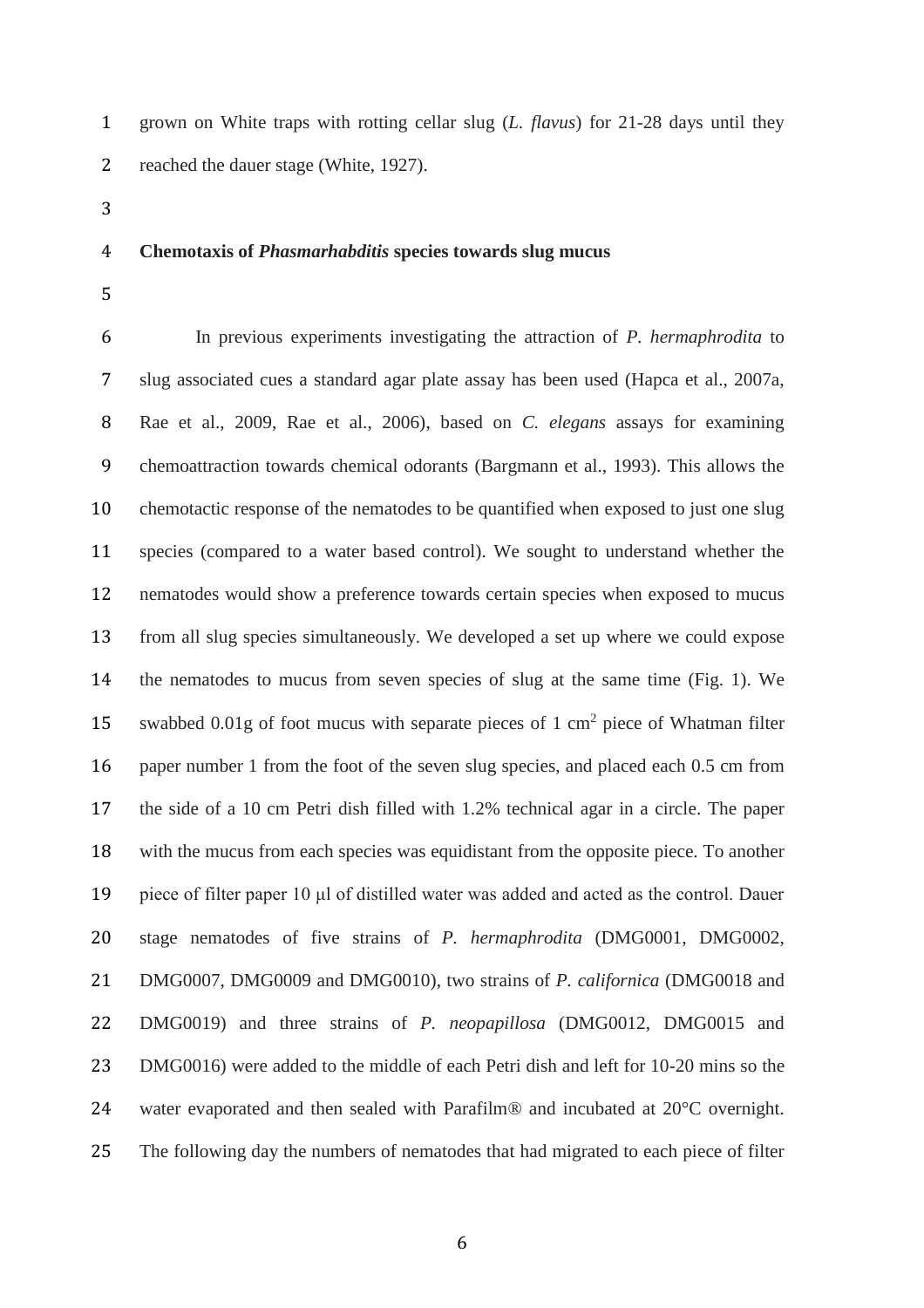paper were then quantified. Three replicate plates were used for each nematode species/strain and the whole experiment was repeated three times.

 The results of chemotaxis assays using nematodes e.g. *C. elegans* tend to be reported as a chemotaxis index (Bargmann et al., 1993), which records the number of nematodes that graduated to the treated and control side. This does not take into account the number of nematodes that remained at the point of application (which can sometimes be large) and the calculation of chemotaxis index can sometimes rely on small number of nematodes which can lead to misleading results. Therefore, we recorded and presented our data as the number of nematodes found on and in the mucus, in the water control and the numbers of nematodes found at the point of application to give a clearer idea of where the nematodes could be found. In addition, chemotaxis experiments with *C. elegans* and *P. pacificus* (Bargmann et al., 1993, Hong & Sommer, 2006) use 1M sodium azide to stop nematode movement immediately when they encounter the control or attractant. We do not use this as when *P. hermaphrodita* dauers encounter mucus they stay there (Hapca et al., 2007a, Rae et al., 2009, Rae et al., 2006).

### **Examination of the numbers of offspring produced on each host species**

 The numbers of offspring that were produced on each slug species by each *Phasmarhabditis* species was quantified by using White traps (White, 1927). Briefly, 22 0.1 g of each slug was added to a 5 cm Petri dish that was lined with a 5 cm piece of pre-moistened Whatman filter paper. Slugs of the seven species were placed into a - 24 20°C freezer for 20 mins to kill any resident nematodes that would interfere with the experiment. The 5 cm Petri dish was then added to a 10 cm Petri dish, which was half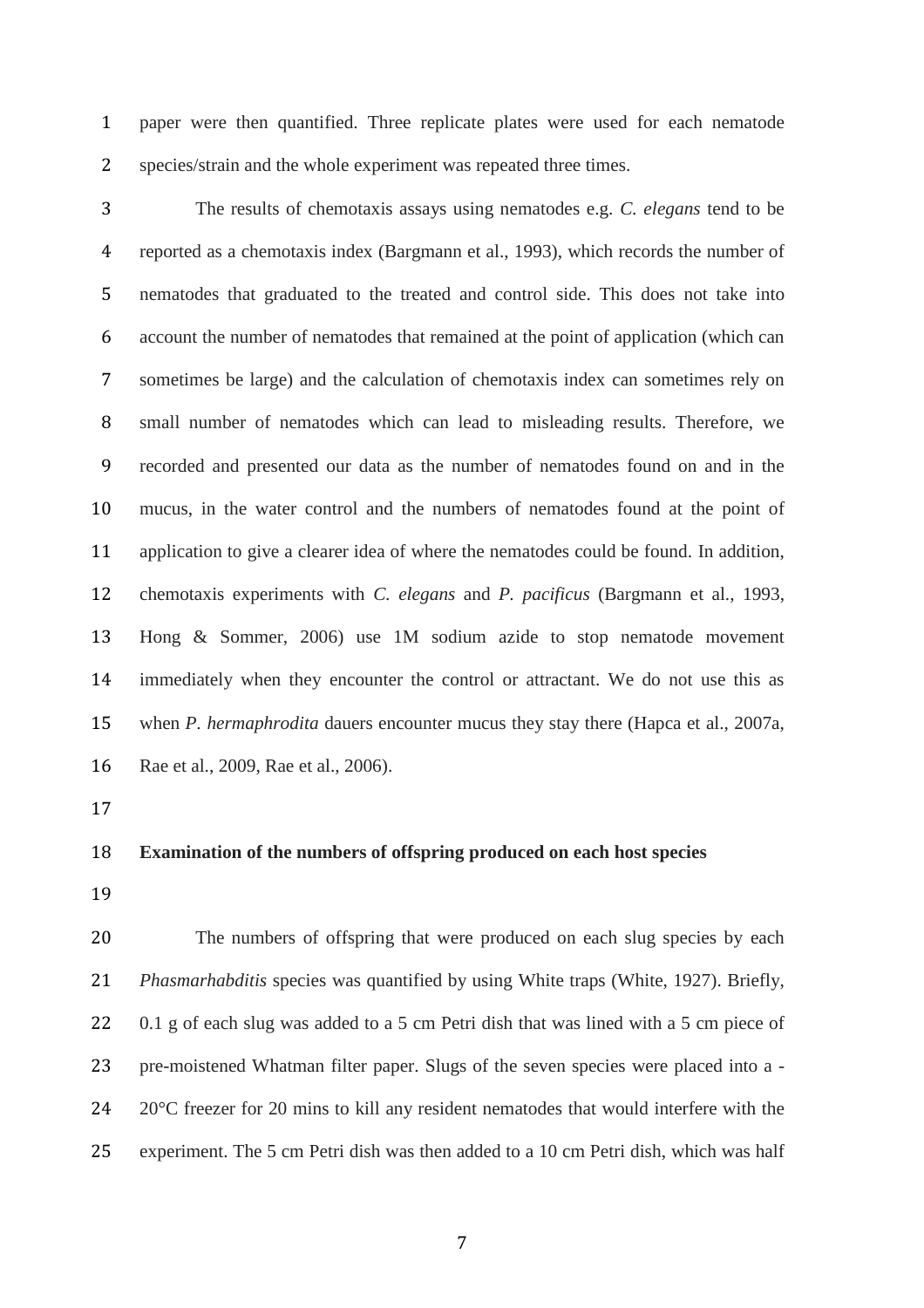filled with distilled water. A single J2 stage hermaphrodite of each *Phasmarhabditis* species was added to each piece of slug and the plates were sealed with Parafilm® and left for 10 days. After which the numbers of offspring produced was quantified. Five plates were made for each slug species and the whole experiment was repeated twice. We did not test the numbers of offspring produced by *P. neopapillosa* as it is a gonochoristic species and was difficult to mate and grow from two individuals on pieces of rotting slug compared to single hermaphrodites.

| 9 | Data analysis |  |
|---|---------------|--|
|   |               |  |

 The numbers of nematodes found in each piece of filter paper with different slug mucus and the numbers of nematodes that were produced on 0.1 g of each slug species were compared using a One Way ANOVA with Tukey's post hoc test. Fisher's Least Significant Difference (LSD) at 5% (*p* < 0.05) was calculated and presented in figures for chemotaxis data for each *Phasmarhabditis* strain. To test if there was a relationship between chemoattraction and the numbers of nematodes produced on a) 0.1 g of each slug species and b) adult slugs (calculated by using mean weights of each species) regression analysis was used.

**Results**

**Natural variation in the ability of** *Phasmarhabditis* **species to detect slug mucus**

 There was no significant difference between the numbers of *P. hermaphrodita* (DMG0001) found in the foot mucus of the seven slug species and the control (*F* (6,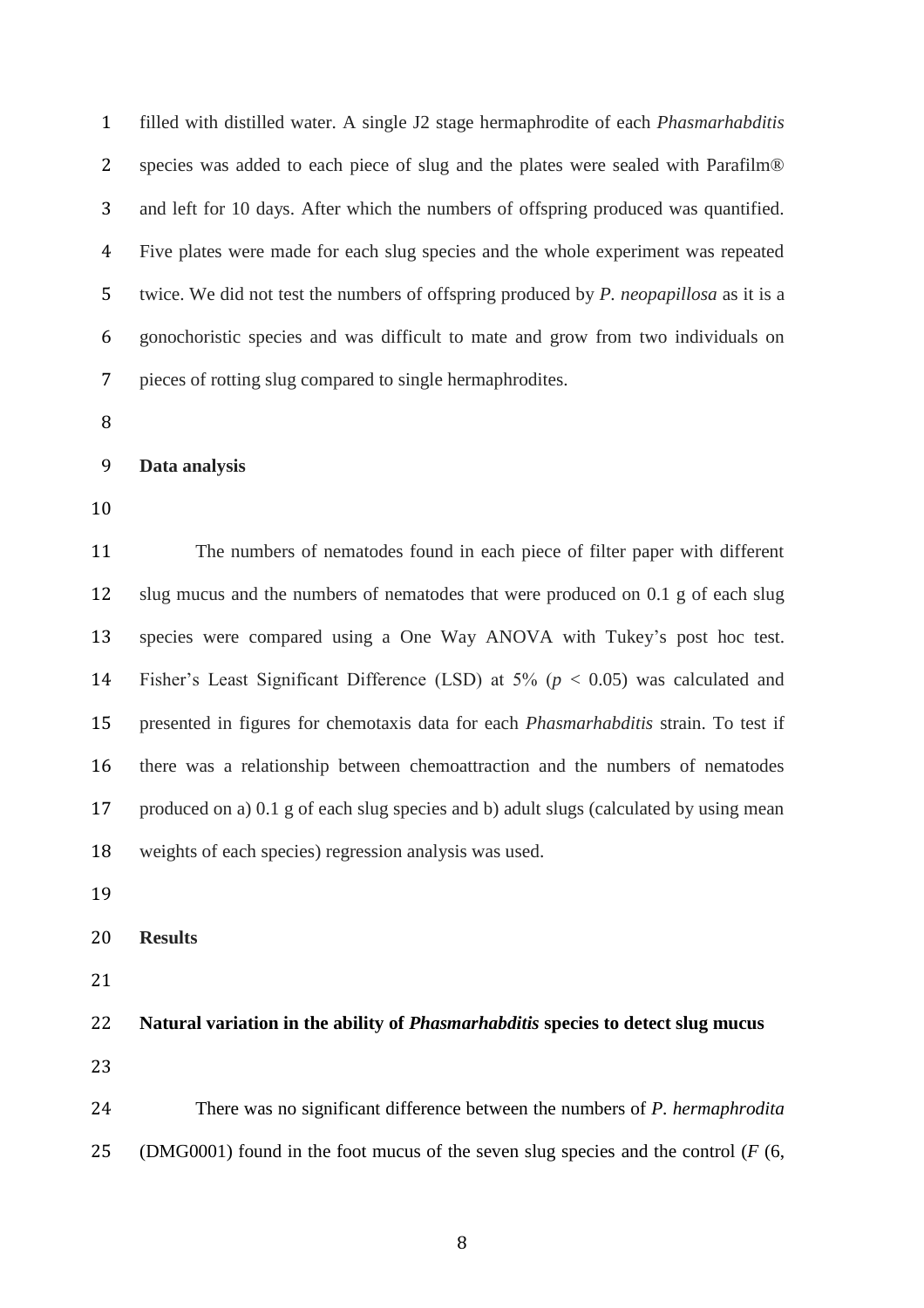| $\mathbf{1}$   | $(62) = 1.22$ , $p = 0.30$ ) (Fig 2A). Low numbers of nematodes were found in each piece                     |
|----------------|--------------------------------------------------------------------------------------------------------------|
| $\overline{2}$ | of filter paper (range 2-8 nematodes per slug species) and the majority of nematodes                         |
| 3              | $(47 \pm 3.8)$ remained in the centre of the plate where they were applied. In contrast to                   |
| $\overline{4}$ | the commercial strain the recently isolated wild isolate of P. hermaphrodita                                 |
| 5              | (DMG0002) was significantly attracted to mucus from all seven species compared to                            |
| 6              | the control ( $p < 0.001$ ). Specifically, <i>P. hermaphrodita</i> (DMG0002) was significantly               |
| 7              | more attracted to mucus from D. reticulatum, L. valentiana, A. hortensis and A. ater                         |
| 8              | than mucus from <i>M. sowerbyi</i> and <i>L. flavus</i> ( $p < 0.05$ ) (Fig 2B). <i>P. hermaphrodita</i>     |
| 9              | DMG0007 (Fig 2C) was significantly more attracted to mucus from all seven slug                               |
| 10             | species compared to the control ( $p < 0.001$ ). It had no preference of mucus from D.                       |
| 11             | invadens, D. reticulatum, M. sowerbyi, L. flavus, A. hortensis or A. ater ( $p > 0.05$ ) but                 |
| 12             | significantly less nematodes were found in the mucus of L. valentiana than D.                                |
| 13             | invadens and A. hortensis ( $p < 0.05$ ). Similarly, P. hermaphrodita DMG0009 (Fig.                          |
| 14             | 2D) found the mucus of all seven slug species significantly more attractive than the                         |
| 15             | control ( $p < 0.001$ ). There was no significant difference between the numbers of P.                       |
| 16             | hermaphrodita DMG0009 (Fig 2D) found in mucus of the seven slug species ( $p >$                              |
| 17             | $(0.05)$ and only the numbers of nematodes found in mucus from <i>M. sowerbyi</i> differed                   |
| 18             | with A. hortensis ( $p < 0.05$ ). In contrast to the four other isolates of P. hermaphrodita                 |
| 19             | there was no significant difference between the numbers of P. hermaphrodita                                  |
| 20             | DMG0010 (Fig 2E) found in mucus from D. reticulatum, L. flavus, L. valentiana, A.                            |
| 21             | <i>hortensis, A. ater and the control (<math>p &gt; 0.05</math>). However, there were significantly more</i> |
| 22             | P. hermaphrodita DMG0010 found in the mucus from D. invadens and M. sowerbyi                                 |
| 23             | compared to the control ( $p < 0.001$ ).                                                                     |
|                |                                                                                                              |

 There was no significant difference between the numbers of *P. californica* DMG0018 exposed to mucus from *D. invadens* and *L. flavus* and the control (Fig 2F;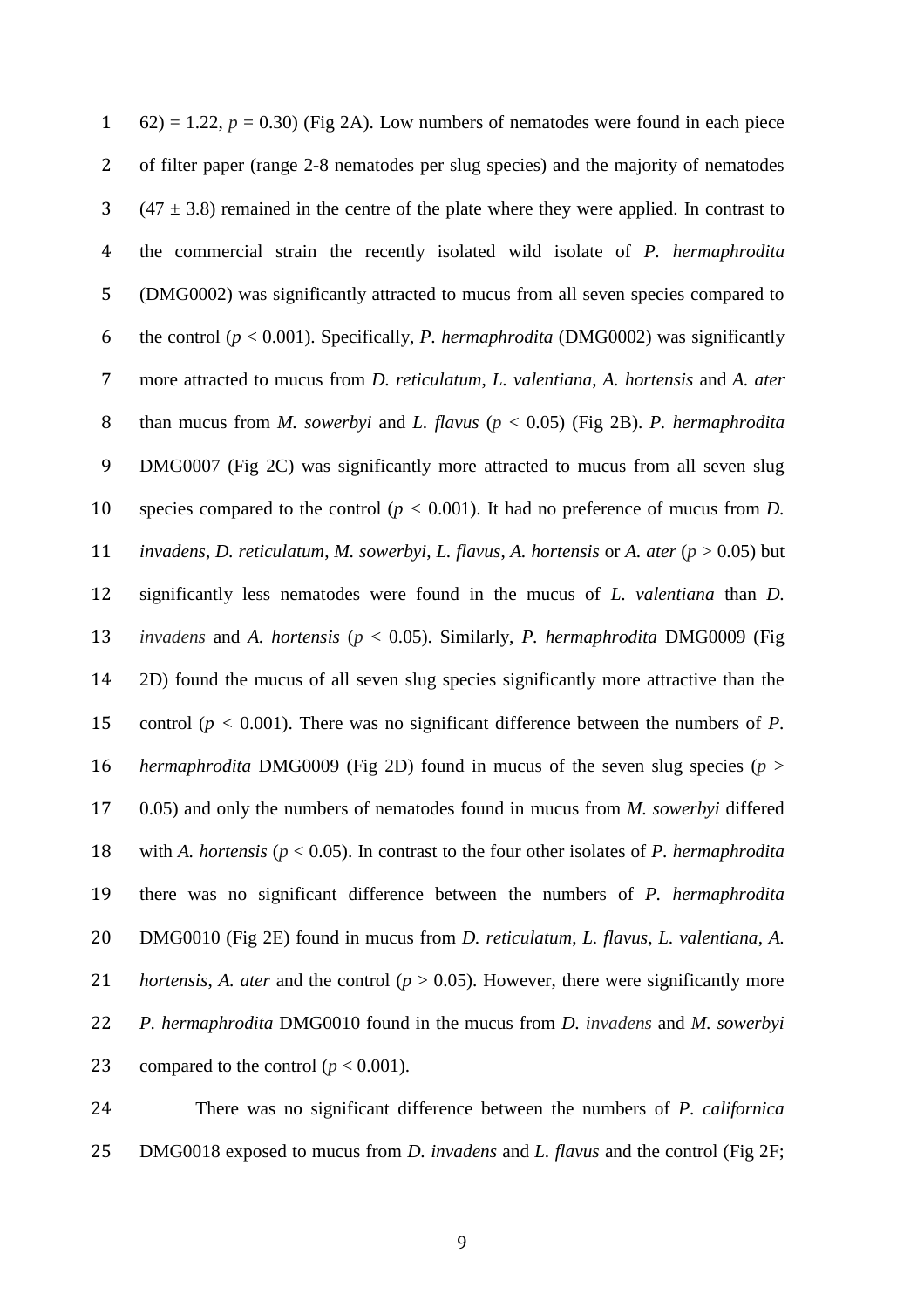*p* > 0.05) but significantly more nematodes were found in mucus from *D. reticulatum*, *M. sowerbyi*, *L. valentiana*, *A. ater*, *A. hortensis* than the control (*p* < 0.05). Significantly more *P. californica* DMG0018 were found in the mucus from *D. reticulatum* and *M. sowerbyi* compared to *L. valentiana, L. flavus* and *A. ater* (*p* < 0.05). In contrast to *P. californica* DMG0018, strain DMG0019 (Fig 2G) behaved differently and there was no significant difference between the numbers of *P. californica* DMG0019 found in mucus from *D. invadens*, *D. reticulatum*, *L. flavus, L. valentiana, A. hortensis* and the control. However, significantly more *P. californica* DMG0019 were found in the mucus of *M. sowerbyi* and *A. ater* compared to the 10 control  $(p < 0.001)$ .

 There was no significant difference between the numbers of *P. neopapillosa* DMG0016 found in mucus from *D. invadens*, *D. reticulatum*, *L. flavus, L. valentiana, A. hortensis*, *A. ater* and the control (Fig 2H) (*p* > 0.05). However, there were significantly more *P. neopapillosa* DMG0016 found in mucus from *M. sowerbyi* compared to the control (*p* < 0.05). There were significantly more *P. neopapillosa* DMG0015 (Fig 2I) found in the mucus from all seven slug species compared to the control (*p* <0.05). *P. neopapillosa* DMG0015 showed a clear preference for *A. hortensis* with significantly more nematodes found in the mucus from this species compared to the other species (*p* < 0.05). Similarly, there were significantly more *P. neopapillosa* DMG0012 (Fig 2J) found in the mucus of six slug species (*D. invadens*, *D. reticulatum*, *L. flavus, M. sowerbyi, A. hortensis* and *A. ater*) and the control (*p* < 0.05), but there was no difference between the numbers of nematodes in the control and in the mucus of *L. valentiana* (*p* > 0.05). Of these six slugs species *A. hortensis* and *A. ater* were the most attractive with significantly more *P. neopapillosa* 25 DMG0012 found in their mucus compared to the other four slug species  $(p < 0.05)$ .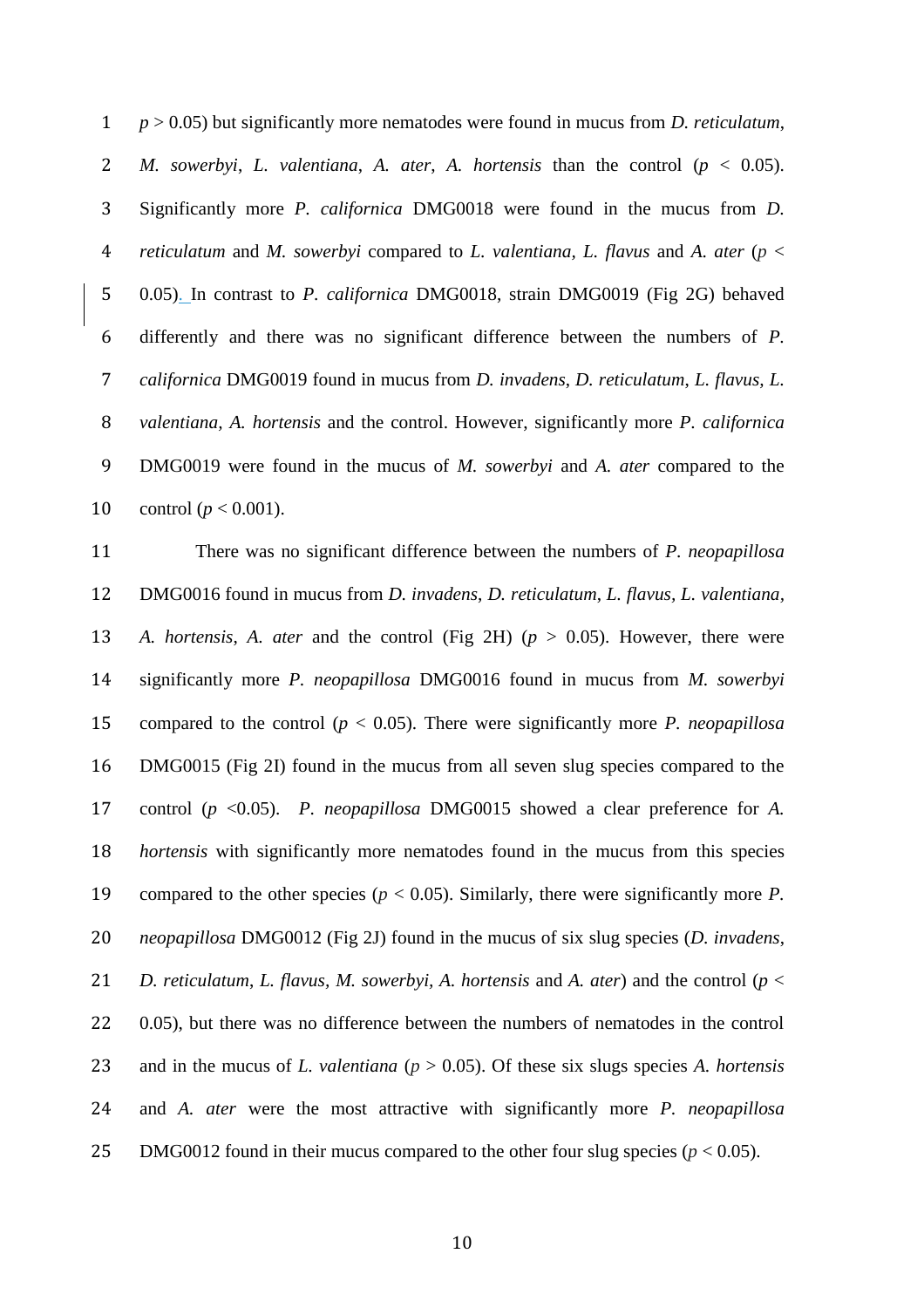## **The fecundity of** *Phasmarhabditis* **species fed on each slug species**

 There was a significant difference between the numbers of offspring produced 5 on the seven slug species by *P. hermaphrodita* DMG0001 ( $F$  (6, 66) = 4.195,  $p =$  0.001). The highest numbers of offspring were produced on *L. flavus,* which was significantly greater than *A. hortensis* and *L. valentiana* (*p* < 0.05) (Fig 3A). *P. hermaphrodita* DMG0007 also grew well on all slug species but produced the most amount of offspring on *L. flavus* and *A. ater* which was significantly different than the other species (*p* < 0.05) (Fig 3C). *P. hermaphrodita* DMG0010 also grew best on *L. flavus*, *A. ater* and *M. sowerbyi* which were significantly greater than all slug species (*p* < 0.05) (Fig 3E). There was no difference between the numbers of offspring that were produced by *P. hermaphrodita* DMG0002 or DMG0009 on each slug species 14 (Fig 3B, D)  $(p > 0.05)$ .

 The numbers of offspring that were produced by *P. californica* DMG0018 was 16 significantly different depending on slug species  $(F (6, 64) = 3.349, p = 0.007)$  (Fig 3F). The largest numbers of offspring were produced on *L. flavus*, which was significantly different from *D. invadens, A. hortensis* and *A. ater* (*p* < 0.05). In contrast, there were no significant differences between the numbers of offspring that were produced on any of the slug species when a single *P. californica* DMG0019 was 21 added to the seven slug species  $(F (6, 63) = 1.218, p = 0.310)$  (Fig 3G).

 **The relationship between chemotaxis and number of offspring produced on each slug species**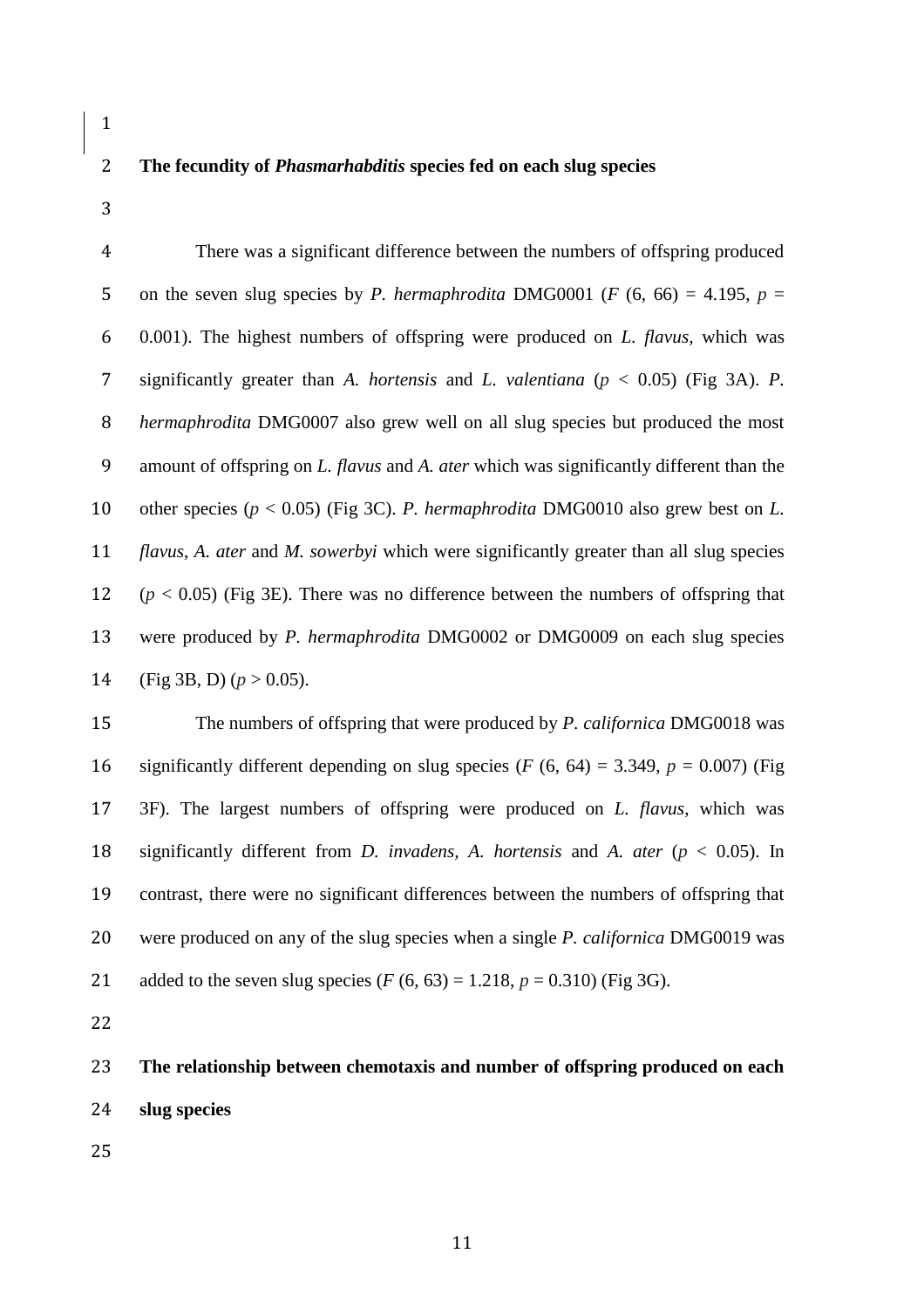There was no significant relationship between the chemotactic response of *P.*  **2** *hermaphrodita* DMG0001 ( $r^2 = 0.006$ ,  $p = 0.43$ ), *P. hermaphrodita* DMG0002 ( $r^2 =$ 3 0.001,  $p = 0.47$ , *P. hermaphrodita* DMG0007 ( $r^2 = 0.014$ ,  $p = 0.39$ ), *P. 4 hermaphrodita* DMG0009 ( $r^2 = 0.402$ ,  $p = 0.06$ ), *P. hermaphrodita* DMG0010 ( $r^2 =$ 5 0.151,  $p = 0.19$ ), *P. californica* DMG0018 ( $r^2 = 0.008$ ,  $p = 0.42$ ) or *P. californica* 6 DMG0019 ( $r^2 = 0.057$ ,  $p = 0.30$ ) responding to slug mucus and numbers of offspring that were produced on 0.1 g each slug species. There was also no significant 8 relationship between the chemotactic response of *P. hermaphrodita* DMG0001 ( $r^2$  = 9 0.01,  $p = 0.42$ ), *P. hermaphrodita* DMG0002 ( $r^2 = 0.247$ ,  $p = 0.13$ ), *P. hermaphrodita* 10 DMG0007 ( $r^2 = 0.025$ ,  $p = 0.37$ ), *P. hermaphrodita* DMG0009 ( $r^2 = 0.17$ ,  $p = 0.18$ ), **11** *P. hermaphrodita* DMG0010 ( $r^2 = 0.058$ ,  $p = 0.3$ ), *P. californica* DMG0018 ( $r^2 =$ 12 0.103,  $p = 0.24$  or *P. californica* DMG0019 ( $r^2 = 0.027$ ,  $p = 0.36$ ) and overall numbers of offspring that were calculated to be produced on each slug species at their adult mean weight.

**Discussion**

 Natural variation in behaviour towards host cues or food has been shown in many nematodes. In *C. elegans* there is natural variation in avoidance behaviour of many strains exposed to pathogenic *Bacillus thuringiensis* (Schulenburg & Muller, 2004) and the ability to cope with pathogenic *Serratia marcescens* (Schulenburg & Ewbank, 2004). The scarab beetle associated nematode *P. pacificus* displays natural variation in chemoattraction towards beetle pheromones (Hong et al., 2008b) and pheromones produced to initiate dauer formation (Mayer & Sommer, 2011). We found that *P. hermaphrodita* DMG0010 preferred mucus from *D. invadens* and *M.*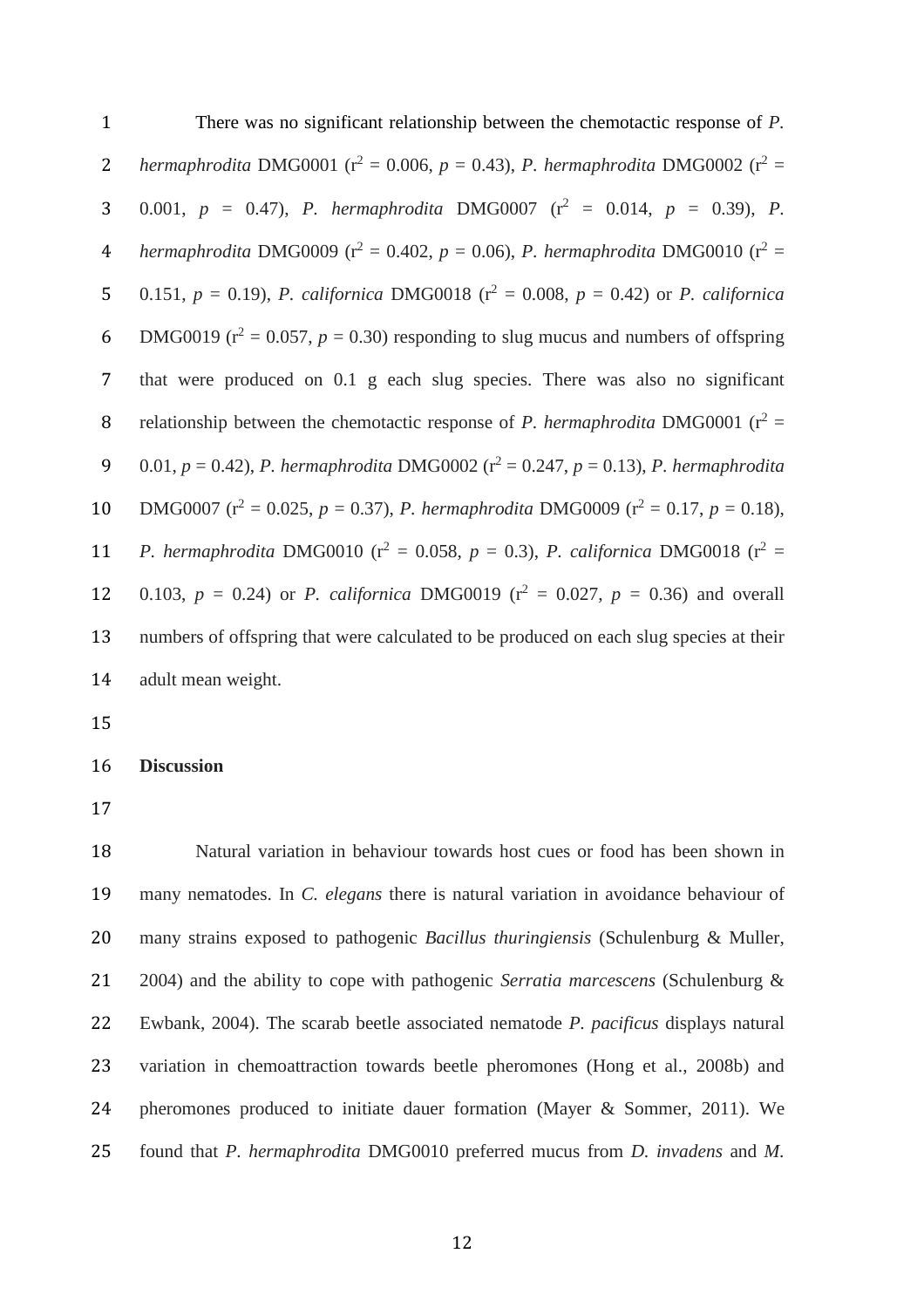*sowerbyi* compared to the other five species. Whereas *P. hermaphrodita* DMG0002 disliked *M. sowerbyi* and *L. flavus* and *P. hermaphrodita* DMG0007 disliked mucus from *L. valentiana*. However, some *P. hermaphrodita* strains such as DMG0007 and DMG0009 (and the commercial strain DMG0001) had very little preference for any of the seven slug species. Interestingly, the commercial strain of *P. hermaphrodita* (DMG0001) responded poorly to mucus from all slug species with the majority of nematodes staying at the point of application. This strain has been in industrial production since 1994 fed on a monoxenic diet of *Moraxella osloensis* - a bacterium that was initially chosen as it produced the greatest number of virulent nematodes (Wilson et al., 1994, Wilson et al., 1995). Research using this same strain 6 to 10 years ago reported strong chemoattraction towards *D. reticulatum*, *A. subfuscus* and *D. invadens* (Hapca et al., 2007a, Nermut et al., 2012, Rae et al., 2009, Small & Bradford, 2008), which was not observed in this study. In fact the majority of nematodes remained at the point of application. Perhaps there is in house lab evolution due to the constant culturing conditions that have not changed for decades? Culturing at constant temperatures with the same food source and no interaction with the environment has been shown to increase deleterious mutations in other nematode species (Huey & Rosenzweig, 2009). For example, continued lab cultivation (since 1944) of the Dougherty strain of *Caenorhabditis briggsae* fed on the bacterium *Escherichia coli* and kept at constant temperatures resulted in defects in movement, chemotaxis and the ability to respond to dauer pheromones (Fodor et al., 1983) due to mutations in the G-protein coupled receptor genes *srg-36* and *srg-37* (McGrath et al., 2011). However, it must be noted that even if there was some sort of within lab evolution ongoing with the continued culturing conditions of *P. hermaphrodita*  DMG0001 it remains as virulent as 10 years ago (Williams & Rae, 2015).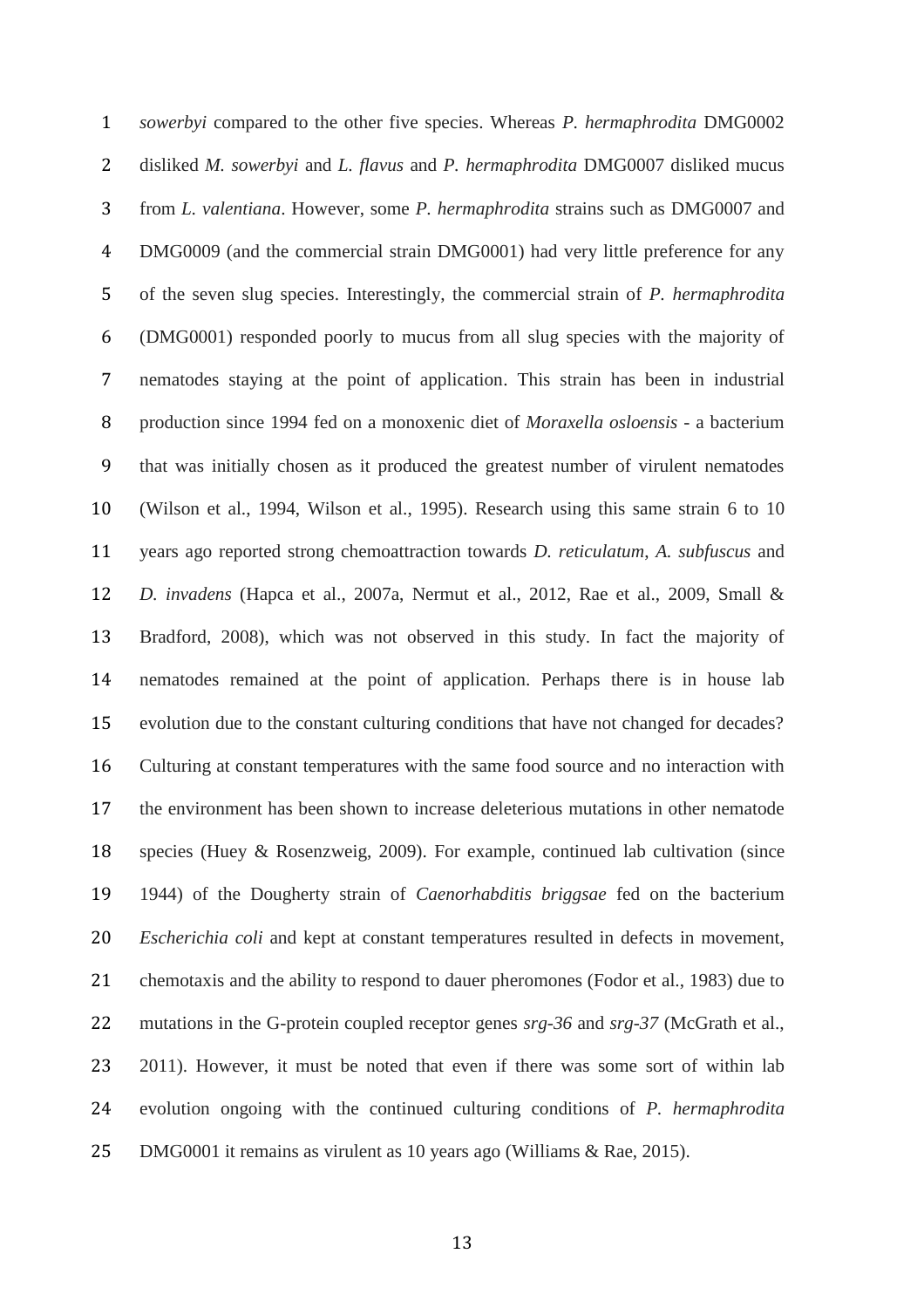The commercial strain of *P. hermaphrodita* (DMG0001) can kill *D. invadens*, *D. reticulatum* and *M. sowerbyi* (Rae et al., 2009, Wilson et al., 1993) but it cannot kill *L. valentiana*, *A. hortensis*, *L. flavus* or large *A. ater* (Dankowska, 2006, Grewal et al., 2003, Iglesias & Speiser, 2001, Rae et al., 2008). Those that it cannot kill represent necromenic hosts where they penetrate inside and wait for the hosts to die when they can then reproduce (Schulte, 1989). Necromenic hosts offer the advantage of allowing the nematode protection from the environment and to be transported to new ecological niches. The reasons for chemotactic preferences of the nematodes towards parasitic or necromenic hosts remains elusive and does not seem to be due to the numbers of offspring that can be produced on each species; which has been reported previously (Rae et al., 2009) (although they monitored numbers of dauer juveniles). However, we did not test the fitness of these offspring. Perhaps they were more pathogenic to slugs; had increased longevity or an increased fat content aiding survival in soil?

 As well as differences in *P. hermaphrodita* chemoattraction, *P. neopapillosa* and *P. californica* also showed preferences for different slug species. In general, there is little known about the basic biology of *P. neopapillosa* (Hooper et al., 1999) and nothing known about *P. californica*, which has been recently described from north America (Tandingan De Ley et al., 2016) and recently found in Ireland (Carnaghi et al., 2017) and Wales (Andrus & Rae, 2018). We could show that there were striking differences between the chemotaxis responses of two strains of *P. californica*. Both strains were isolated from a single specimen of *Oxychilus draparnaudi* from Dale, Wales yet *P. californica* DMG0018 preferred *M. sowerbyi* and *D. reticulatum* whereas the majority of *P. californica* DMG0019 did not move and remained the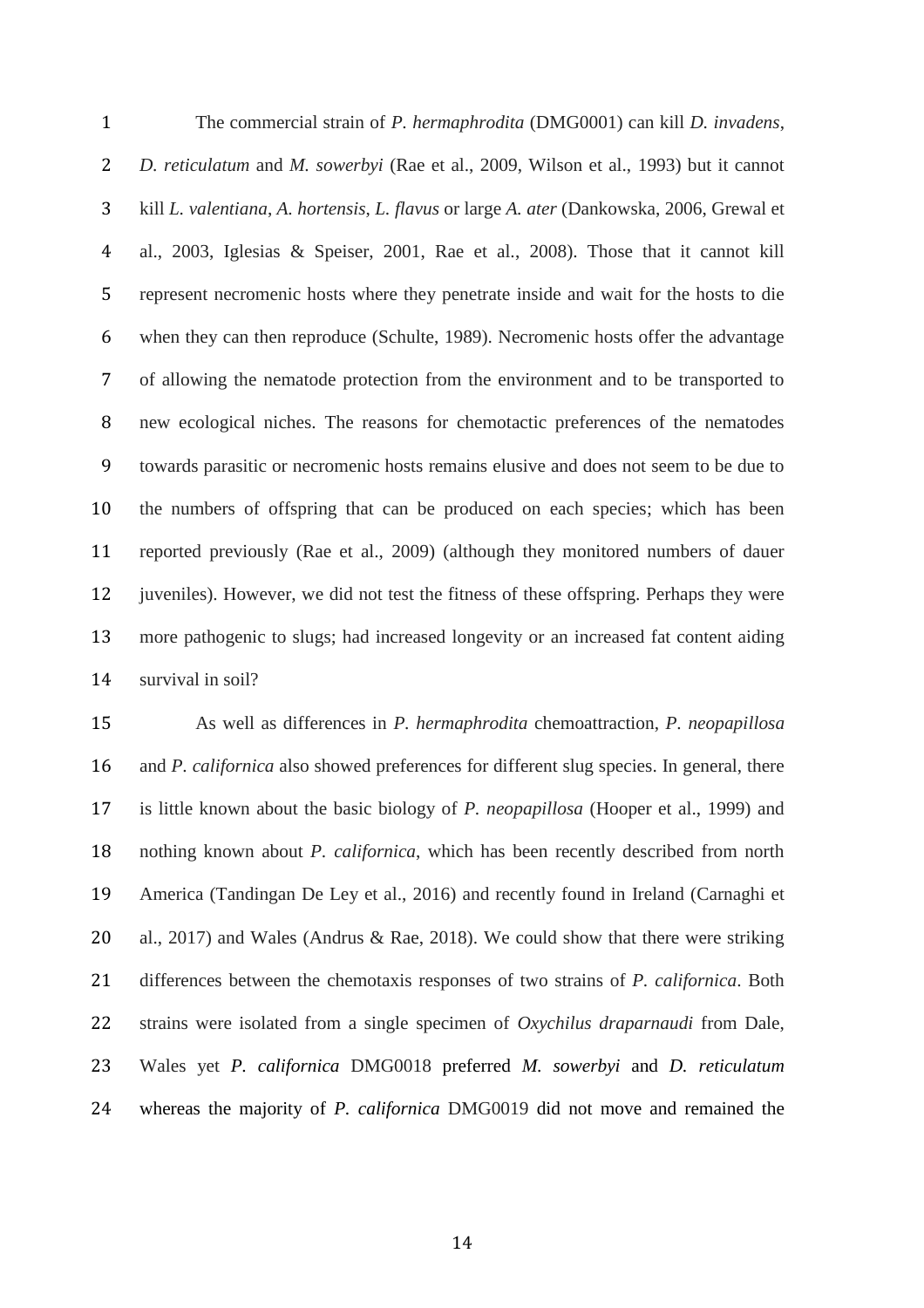point of application. This shows that closely related strains of the same species can have drastically divergent chemoattraction profiles and preferences for slug hosts.

| 3              | Studies in C. elegans have managed to identify many genes, neurons and                   |
|----------------|------------------------------------------------------------------------------------------|
| $\overline{4}$ | neuropeptides that are essential for chemotaxis towards bacteria, associated             |
| 5              | metabolites and alcohols (Bargmann, 2006). In addition, in more distantly related        |
| 6              | species (P. pacificus) the protein kinase EGL-4 has been implicated in controlling       |
| 7              | chemoattraction behaviour towards insect pheromones (Hong et al., 2008b). As P.          |
| 8              | hermaphrodita has been proposed as a genetic model (Rae, 2017, Wilson et al., 2015)      |
| 9              | currently being developed (Andrus & Rae, 2018) the molecular mechanisms of               |
| 10             | ecologically relevant genes essential for locating hosts could be identified.            |
| 11             |                                                                                          |
| 12             |                                                                                          |
| 13             |                                                                                          |
| 14             | References                                                                               |
| 15<br>16       | Andrus, P. & Rae, R. (2018). Development of Phasmarhabditis hermaphrodita (and           |
| 17             | members of the <i>Phasmarhabditis</i> genus) as new genetic model nematodes to study the |
| 18             | of parasitism. <i>Journal of</i><br>$1-13.$<br>genetic<br>basis<br>Helminthology<br>2,   |
| 19             | DOI:10.1017/S0022149X18000305                                                            |
|                |                                                                                          |
| 20             | Bargmann, C. I. (2006). Chemosensation in C. elegans. WormBook 1-29.                     |
| 21             | DOI:10.1895/wormbook.1.123.1                                                             |
|                |                                                                                          |

Bargmann, C. I., Hartwieg, E. & Horvitz, H. R. (1993). Odorant-selective genes and

neurons mediate olfaction in *C. elegans*. *Cell* 74, 515-527.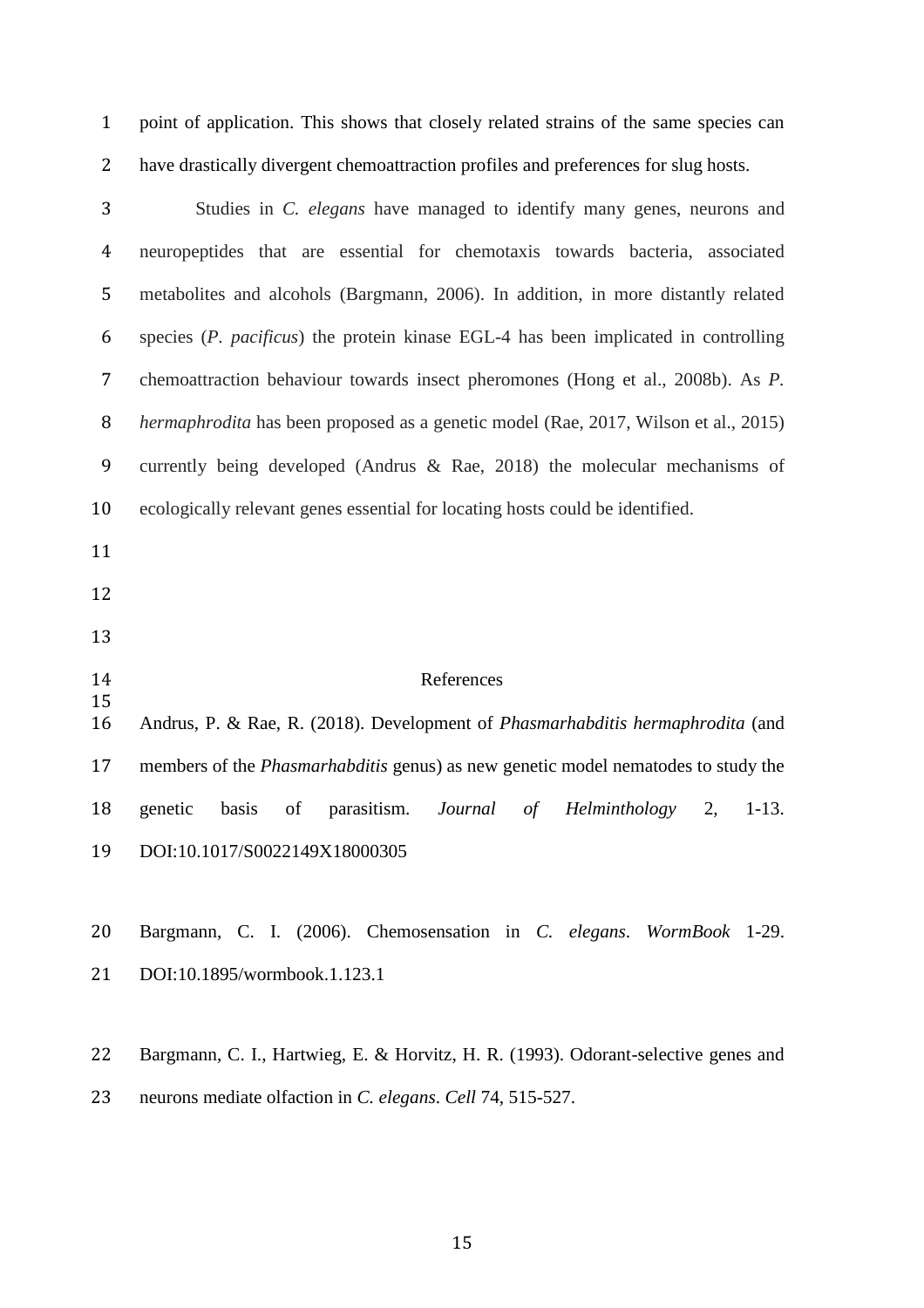Carnaghi, M., Rae, R., Tandingan De Ley, I., Johnston, E., Kindermann, G., McDonnell, R., O'Hanlon, A., Reich, I., Sheahan, J., Williams, C. D. & Gormally, M. J. (2017). Nematode associates and susceptibility of a protected slug (*Geomalacus maculosus*) to four biocontrol nematodes. *Biocontrol Science and Technology* 27, 294-299. DOI:10.1080/09583157.2016.1277418

- Castelletto, M. L., Gang, S. S., Okubo, R. P., Tselikova, A. A., Nolan, T. J., Platzer, E. G., Lok, J. B. & Hallem, E. A. (2014). Diverse host-seeking behaviors of skin- penetrating nematodes. *PLoS Pathogens* 10(8), e1004305. DOI:10.1371/journal.ppat.1004305
- Cook, A. (1981). A comparative study of aggregation of pulmonate slugs (genus *Limax*). *Journal of Animal Ecology* 50, 703-713.
- Dankowska, E. (2006). Laboratory studies on the use of a nematode *Phasmarhabditis hermaphrodita* (Schneider) in slug control. *Folia Malacologica* 14, 61-62. DOI:10.12657/folmal.014.009
- Dillman, A. R., Guillermin, M. L., Lee, J. H., Kim, B., Sternberg, P. W. & Hallem, E. A. (2012). Olfaction shapes host-parasite interactions in parasitic nematodes. *Proceedings of the National Academy of Sciences of the United States of America*  109, E2324-E2333. DOI:10.1073/pnas.1211436109
- Fodor, A., Riddle, D. L., Nelson, F. K. & Golden, J. W. (1983). Comparison of a new
- wild-type *Caenorhabditis briggsae* with laboratory strains of *C. briggsae* and *C.*
- *elegans*. *Nematologica* 29, 203–217.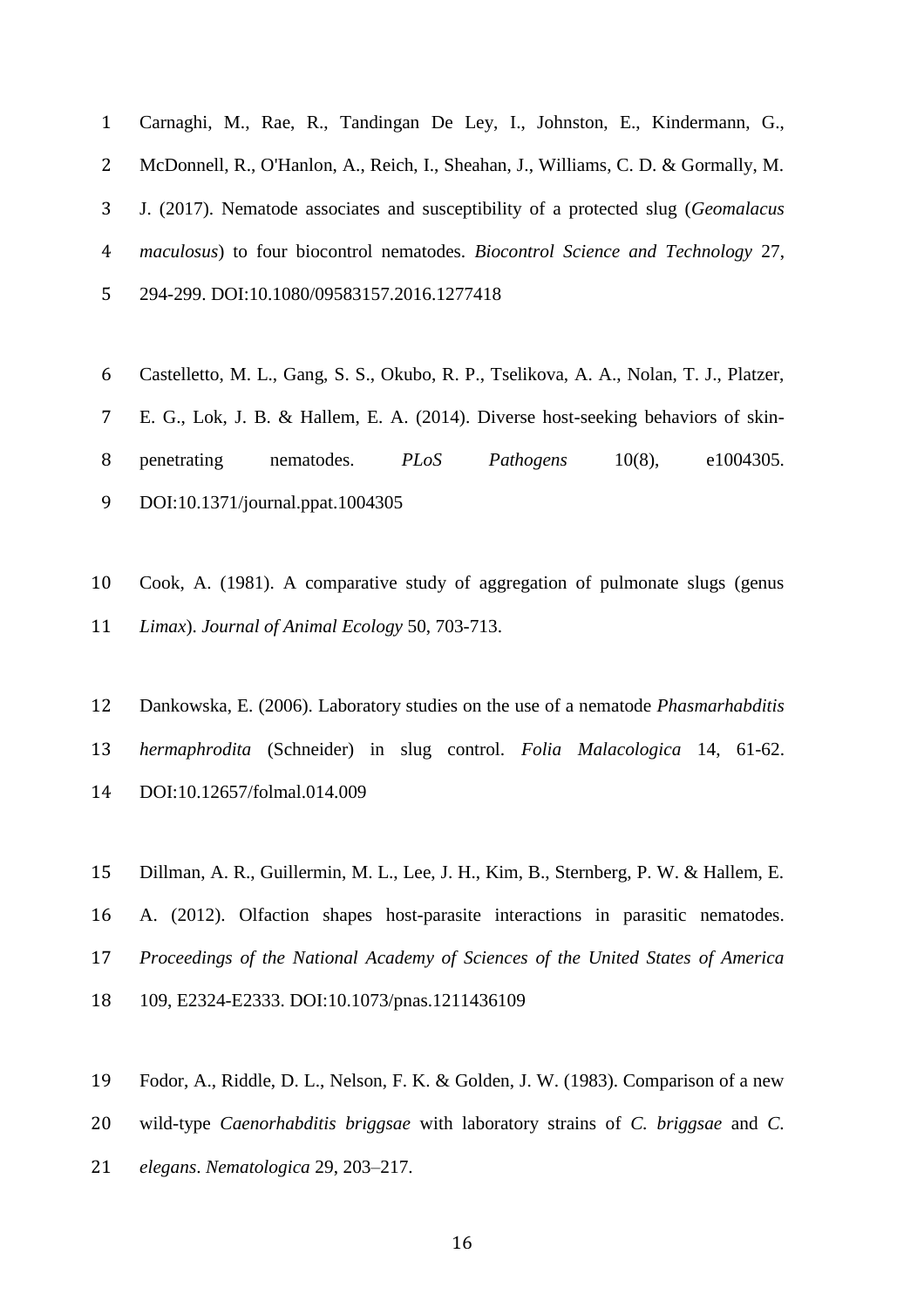| 1 | Forst, S., Dowds, B., Boemare, N. & Stackebrandt, E. (1997). <i>Xenorhabdus</i> and       |
|---|-------------------------------------------------------------------------------------------|
|   | 2 <i>Photorhabdus</i> spp.: bugs that kill bugs. Annual Review of Microbiology 51, 47-72. |
|   | 3 DOI:10.1146/annurev.micro.51.1.47                                                       |

 Grewal, S. K., Grewal, P. S. & Hammond, R. B. (2003). Susceptibility of North American native and non-native slugs (Mollusca : Gastropoda) to *Phasmarhabditis hermaphrodita* (Nematoda : Rhabditidae). *Biocontrol Science and Technology* 13, 119-125. DOI:10.1080/0958315021000054449

 Hapca, S., Crawford, J., Rae, R., Wilson, M. & Young, I. (2007a). Movement of the parasitic nematode *Phasmarhabditis hermaphrodita* in the presence of mucus from the host slug *Deroceras reticulatum*. *Biological Control* 41, 223-229. DOI:10.1016/j.biocontrol.2007.01.005

Hapca, S. M., Budha, P., Crawford, J. W. & Young, I. M. (2007b). Movement of the

nematode, *Phasmarhabditis hermaphrodita*, in a structurally heterogeneous

environment. *Nematology* 9, 731-738. DOI:10.1163/156854107782024811

 Hong, R. L. & Sommer, R. J. (2006). Chemoattraction in Pristionchus nematodes and implications for insect recognition. *Curr Biol* 16, 2359-2365. 10.1016/j.cub.2006.10.031

 Hong, R. L., Svatos, A., Herrmann, M. & Sommer, R. J. (2008a). Species-specific recognition of beetle cues by the nematode *Pristionchus maupasi*. *Evolution and Development* 10, 273-279. DOI:10.1111/j.1525-142X.2008.00236.x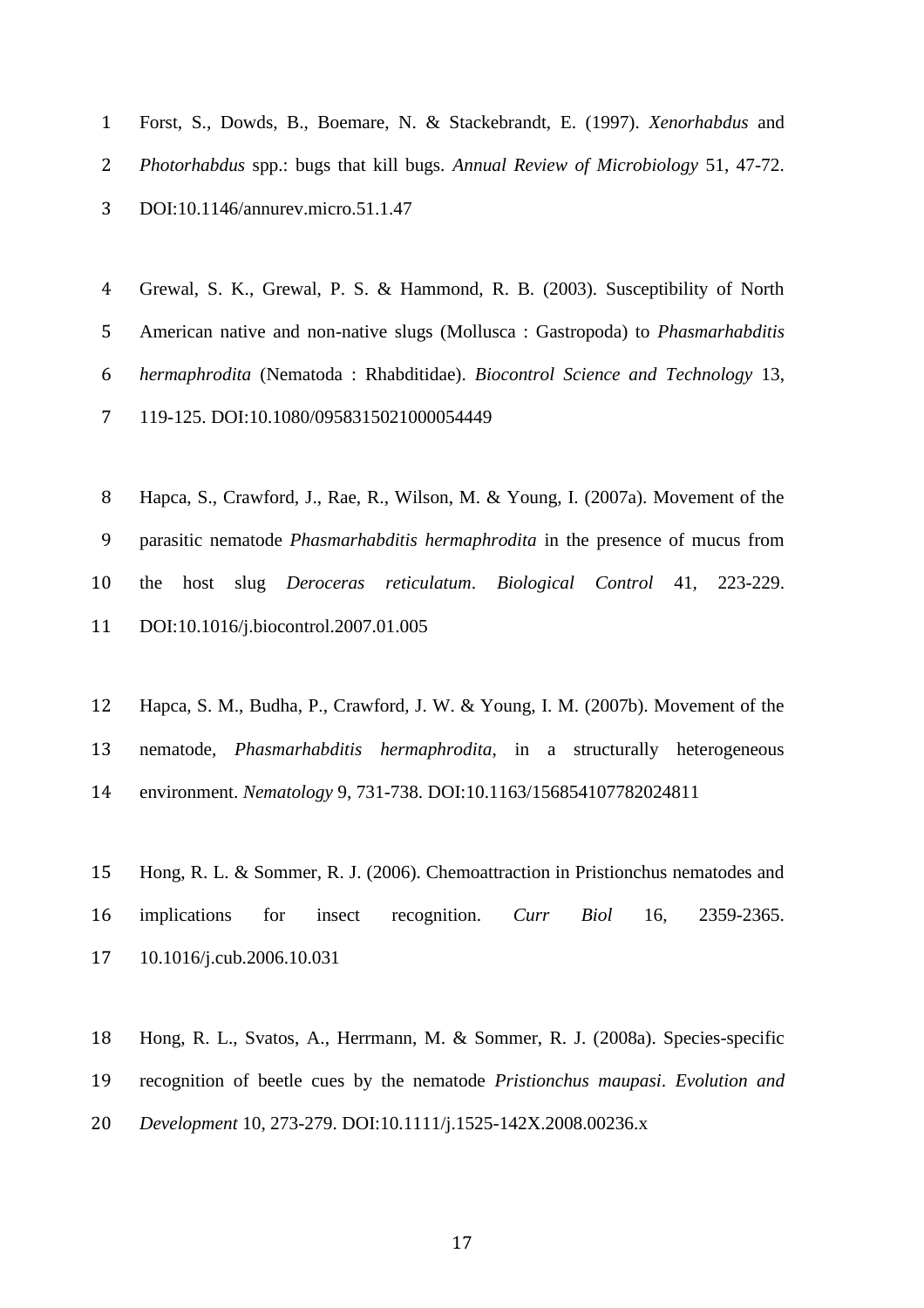| 1 Hong, R. L., Witte, H. & Sommer, R. J. (2008b). Natural variation in <i>Pristionchus</i>           |
|------------------------------------------------------------------------------------------------------|
| 2 <i>pacificus</i> insect pheromone attraction involves the protein kinase EGL-4. <i>Proceedings</i> |
| 3 of the National Academy of Sciences of the United States of America 105, 7779-                     |
| 4 77784. DOI:10.1073/pnas.0708406105                                                                 |

- Hooper, D. J., Wilson, M. J., Rowe, J. A. & Glen, D. M. (1999). Some observations on the morphology and protein profiles of the slug-parasitic nematodes *Phasmarhabditis hermaphrodita* and *P. neopapillosa* (Nematoda : Rhabditidae). *Nematology* 1, 173-182. DOI:10.1163/156854199508144
- Huey, R. B. & Rosenzweig, F. (2009). Laboratory evolution meets catch-22. In: T. Garland Jr. &M. R. Rose. (Eds). *Experimental evolution: concepts, methods and applications of selection experiments*. Berkeley: University of California Press, Pp. 671-691
- Iglesias, J. & Speiser, B. (2001). Consumption rate and susceptibility to parasitic nematodes and chemical molluscicides of the pest slugs *Arion hortensis* s. s. and *A. distinctus*. *Journal of Pest Science* 74, 159-166. DOI:10.1046/j.1439- 0280.2001.01037.x
- Lee, D. L. (2002). Behaviour. In: D. L. Lee. (Eds). *The Biology of Nematodes*. London: Taylor and Francis, Pp. 369-388.
- Mayer, M. G. & Sommer, R. J. (2011). Natural variation in *Pristionchus pacificus* dauer formation reveals cross-preference rather than self-preference of nematode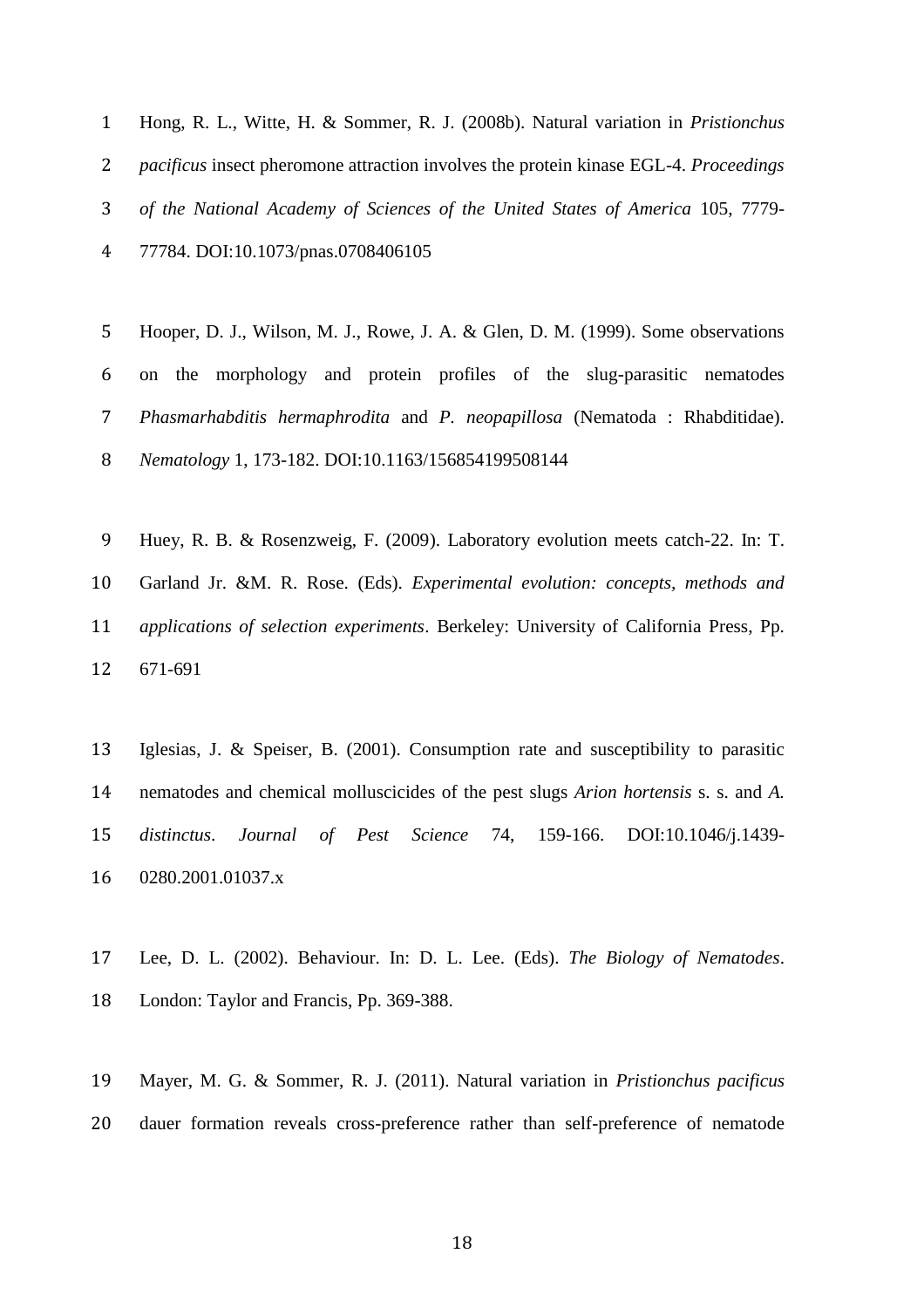- dauer pheromones. *Proceedings of the Royal Society of Biology B* 278, 2784-2790.
- DOI:10.1098/rspb.2010.2760
- McGrath, P. T., Xu, Y., Ailion, M., Garrison, J. L., Butcher, R. A. & Bargmann, C. I.
- (2011). Parallel evolution of domesticated *Caenorhabditis* species targets pheromone
- receptor genes. *Nature* 477, 321-325. DOI:10.1038/nature10378
- Nermut, J., Puza, V. & Mracek, Z. (2012). The response of *Phasmarhabditis hermaphrodita* (Nematoda: Rhabditidae) and *Steinernema feltiae* (Nematoda: Steinernematidae) to different host-associated cues. *Biological Control* 61, 201-206. DOI:10.1016/j.biocontrol.2012.02.009
- Rae, R. (2017). *Phasmarhabditis hermaphrodita* a new model to study the genetic evolution of parasitism. *Nematology* 19, 375-387. DOI:10.1163/15685411-00003053
- Rae, R., Verdun, C., Grewal, P., Robertson, J. F. & Wilson, M. J. (2007). Biological
- control of terrestrial molluscs using *Phasmarhabditis hermaphrodita* progress and
- prospects. *Pest Management Science* 63, 1153-1164. DOI:10.1002/ps.1424
- Rae, R. G., Robertson, J. F. & Wilson, M. J. (2006). The chemotactic response of *Phasmarhabditis hermaphrodita* (Nematoda : Rhabditida) to cues of *Deroceras reticulatum* (Mollusca : Gastropoda). *Nematology* 8, 197-200. DOI:10.1163/156854106777998746
- Rae, R. G., Robertson, J. F. & Wilson, M. J. (2008). Susceptibility and immune response of *Deroceras reticulatum*, *Milax gagates* and *Limax pseudoflavus* exposed to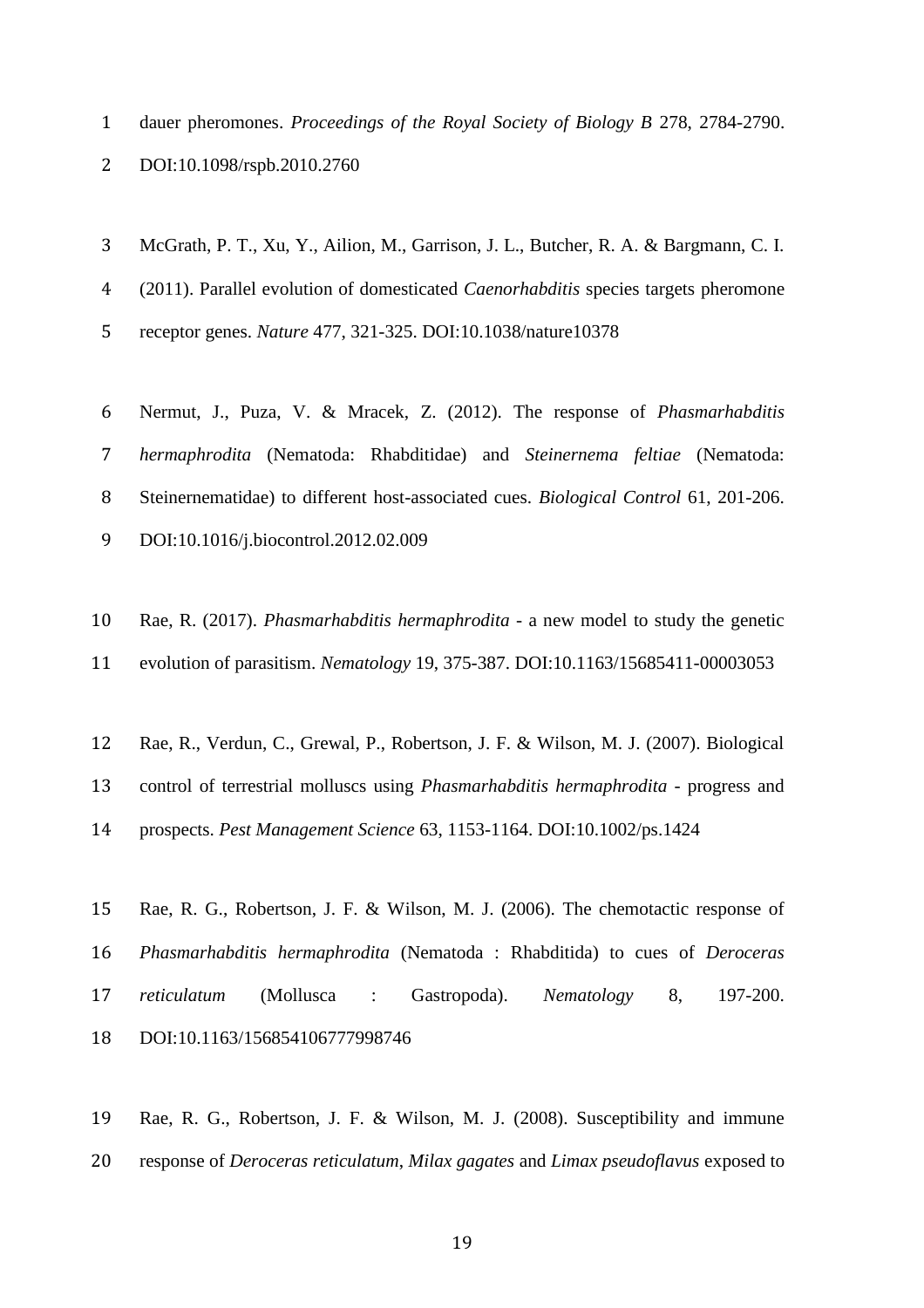the slug parasitic nematode *Phasmarhabditis hermaphrodita*. *Journal of Invertebrate* 

*Pathology* 97, 61-69. DOI:10.1016/j.jip.2007.07.004

- Rae, R. G., Robertson, J. F. & Wilson, M. J. (2009). Chemoattraction and host preference of the gastropod parasitic nematode *Phasmarhabditis hermaphrodita*. *Journal of Parasitology* 95, 517-526. DOI:10.1645/GE-1637.1 Schulenburg, H. & Ewbank, J. J. (2004). Diversity and specificity in the interaction between *Caenorhabditis elegans* and the pathogen *Serratia marcescens*. *BMC*
- *Evolutionary Biology* 4, 49. DOI:10.1186/1471-2148-4-49
- Schulenburg, H. & Muller, S. (2004). Natural variation in the response of *Caenorhabditis elegans* towards *Bacillus thuringiensis*. *Parasitology* 128, 433-443.
- Schulte, F. (1989). The association between *Rhabditis necromena* Sudhaus and Schulte, 1989 (Nematoda: Rhabditidae) and native and introduced millipedes in South
- Australia. *Nematologica* 35, 82-89.
- Small, R. W. & Bradford, C. (2008). Behavioural responses of *Phasmarhabditis hermaphrodita* (Nematoda : Rhabditida) to mucus from potential hosts. *Nematology*
- 10, 591-598. DOI:10.1163/156854108784513824
- South, A. (1992). *Terrestrial slugs: Biology, Ecology and Control*. Springer.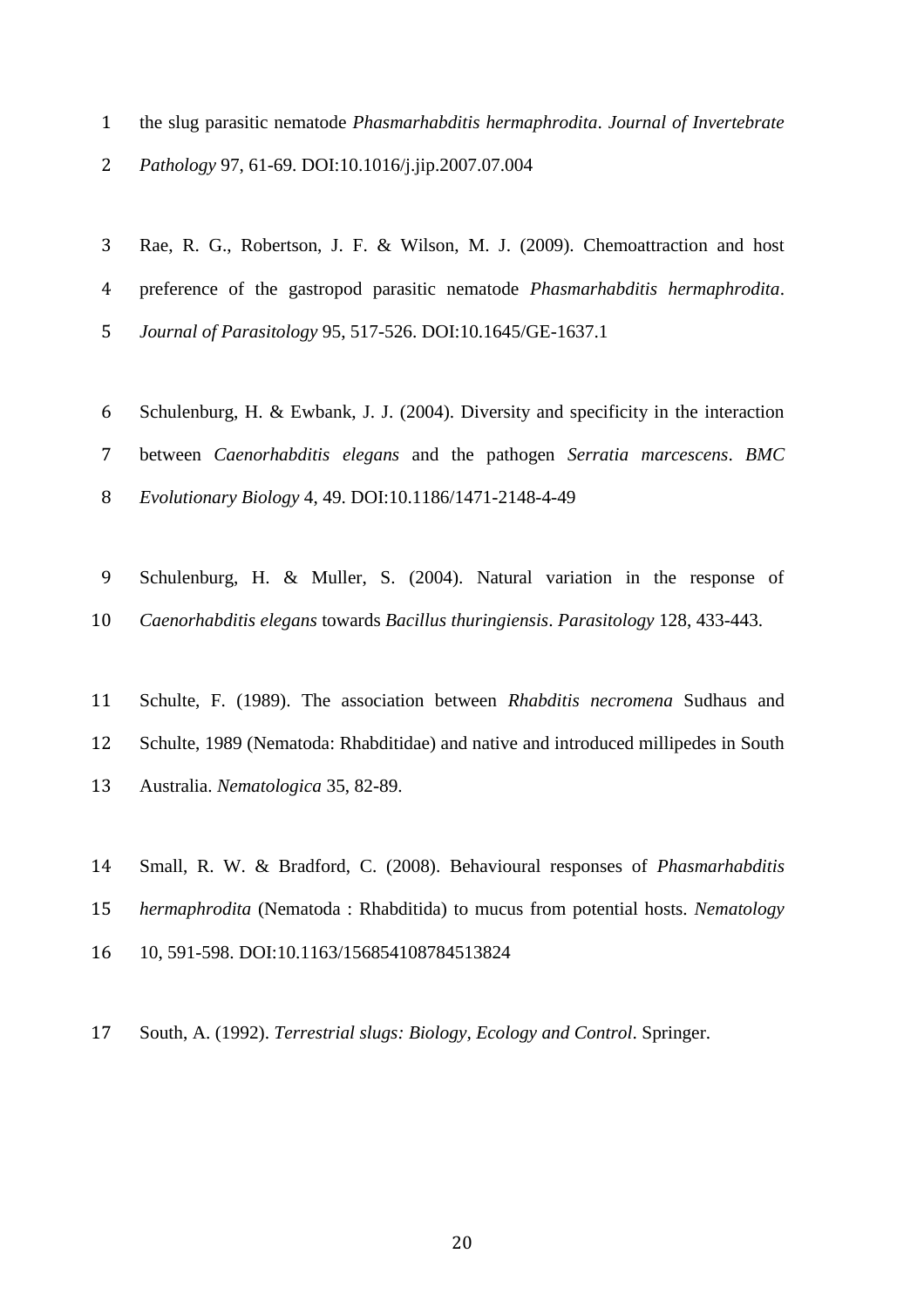| Tan, L. & Grewal, P. S. (2001). Infection behavior of the rhability nematode   |
|--------------------------------------------------------------------------------|
| 2 Phasmarhabditis hermaphrodita to the grey garden slug Deroceras reticulatum. |
| 3 <i>Journal of Parasitology</i> 87, 1349-1354. DOI:10.1645/0022-3395          |

| 4 Tandingan De Ley, I., Holovachov, O., Mc Donnell, R. J., Bert, W., Paine, T. D. &            |
|------------------------------------------------------------------------------------------------|
| 5 De Ley, P. (2016). Description of <i>Phasmarhabditis californica</i> n. sp. and first report |
| 6 of P. papillosa (Nematoda: Rhabditidae) from invasive slugs in the USA. Nematology           |
| 7 18, 175-193. DOI:10.1163/15685411-00002952                                                   |

White, G. F. (1927). A method for obtaining infective juvenile nematode larvae from

cultures. *Science* 66, 302-303. DOI:10.1126/science.66.1709.302-a

- Williams, A. J. & Rae, R. (2015). Susceptibility of the Giant African snail (*Achatina fulica*) exposed to the gastropod parasitic nematode *Phasmarhabditis hermaphrodita*. *Journal of Invertebrate Pathology* 127, 122-126. DOI:10.1016/j.jip.2015.03.012
- Wilson, M. J., Glen, D. M. & George, S. K. (1993). The rhabditid nematode *Phasmarhabditis hermaphrodita* as a potential biological control agent for slugs. *Biocontrol Science and Technology* 3, 503-511. DOI:10.1080/09583159309355306
- Wilson, M. J., Glen, D. M., George, S. K. & Pearce, J. D. (1994). Selection of a bacterium for the mass production of *Phasmarhabditis hermaphrodita* (Nematoda:Rhabditidae) as a biocontrol agent for slugs. *Fundamental and Applied Nematology* 18, 419-425.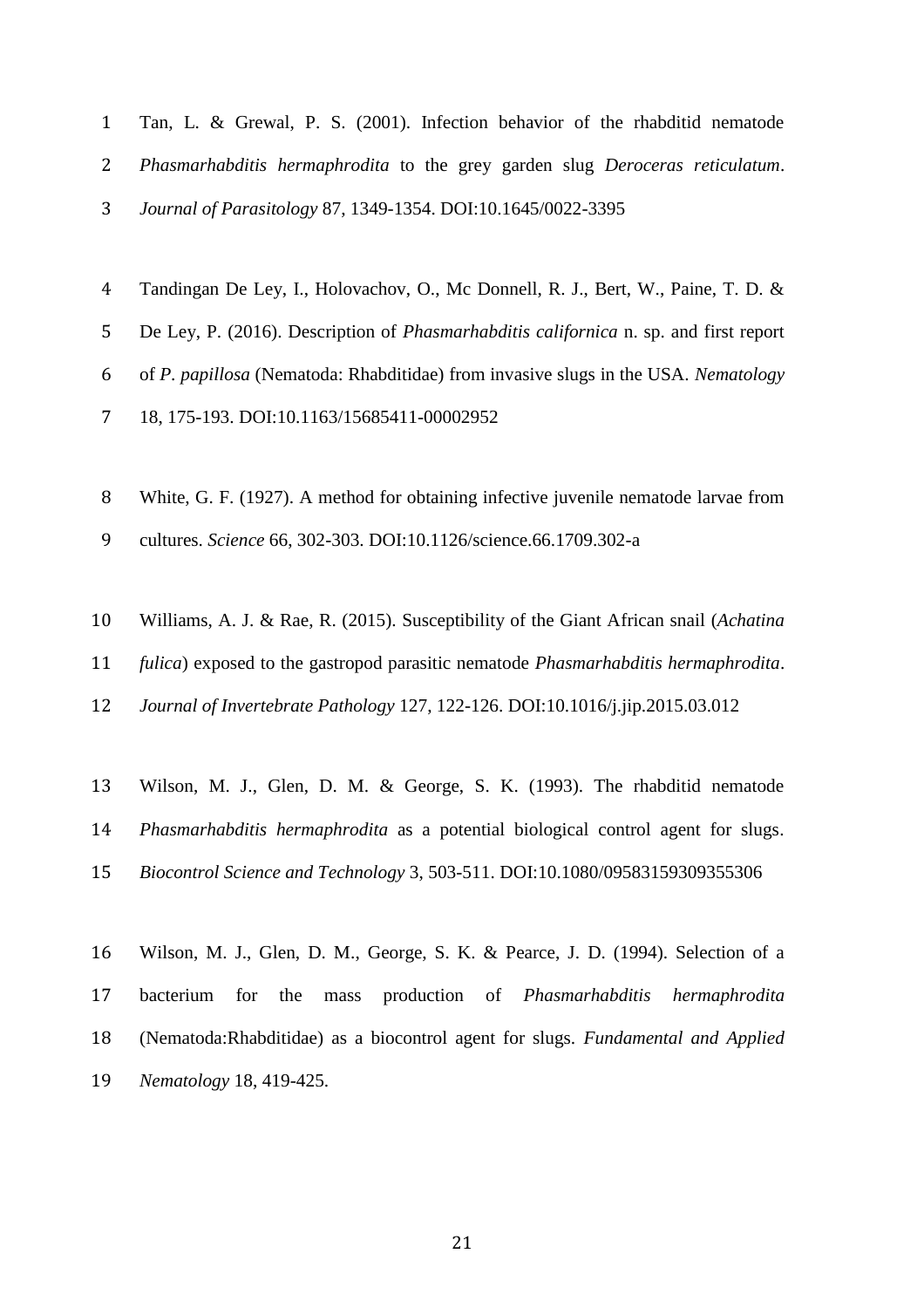| Wilson, M. J., Glen, D. M., Pearce, J. D. & Rodgers, P. B. (1995). Monoxenic culture     |
|------------------------------------------------------------------------------------------|
| 2 of the slug parasite <i>Phasmarhabditis hermaphrodita</i> (Nematoda, Rhabditidae) with |
| different bacteria in liquid and solid-phase. Fundamental and Applied Nematology 18,     |
| 4 159-166.                                                                               |

- Wilson, M. J., Ivanova, E. S. & Spiridonov, S. E. (2015). Born to be wild-don't forget
- the invertebrates. *Trends in Parasitology* 31, 530-532. DOI:10.1016/j.pt.2015.09.002
- Zhang, Y., Lu, H. & Bargmann, C. I. (2005). Pathogenic bacteria induce aversive olfactory learning in *Caenorhabditis elegans*. *Nature* 438, 179-184. DOI:10.1038/nature04216
-